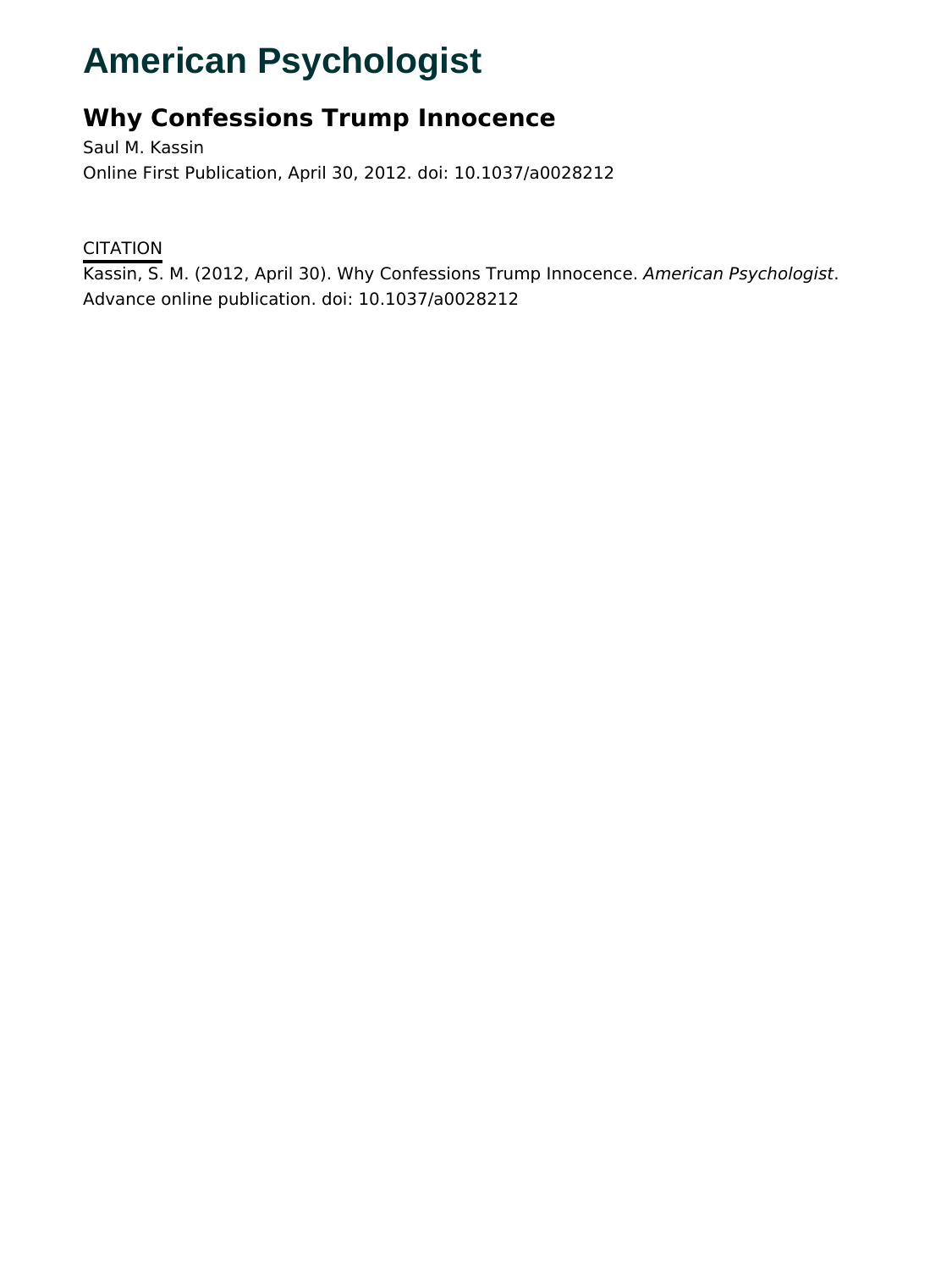## Why Confessions Trump Innocence

Saul M. Kassin *John Jay College of Criminal Justice, City University of New York*

*As illustrated by the story of Amanda Knox and many others wrongfully convicted, false confessions often trump factual innocence. Focusing on consequences, recent research suggests that confessions are powerfully persuasive as a matter of logic and common sense; that many false confessions contain richly detailed narratives and accurate crime facts that appear to betray guilty knowledge; and that confessions in general can corrupt other evidence from lay witnesses and forensic experts—producing an illusion of false support. This latter phenomenon, termed "corroboration inflation," suggests that pretrial corroboration requirements as well as the concept of "harmless error" on appeal are based on an erroneous presumption of independence among items of evidence. In addition to previously suggested reforms to police practices that are designed to curb the risk of false confessions, measures should be taken as well to minimize the rippling consequences of those confessions.*

*Keywords:* confession, innocence, wrongful conviction

In November 2, 2007, British exchange student<br>Meredith Kercher was found raped and mur-<br>dered in Perugia, Italy. Almost immediately,<br>police suspected 20-year-old Amanda Knox, an American Meredith Kercher was found raped and murdered in Perugia, Italy. Almost immediately, police suspected 20-year-old Amanda Knox, an American student and one of Kercher's roommates—the only one who stayed in Perugia after the murder. Knox had no history of crime or violence and no motive. But something about her demeanor—such as an apparent lack of affect, an outburst of sobbing, or her girlish and immature behavior—led police to believe she was involved and lying when she claimed she was with Raffaele Sollecito, her new Italian boyfriend, that night.

Armed with a prejudgment of Knox's guilt, several police officials interrogated the girl on and off for four days. Her final interrogation started on November 5 at 10 p.m. and lasted until November 6 at 6 a.m., during which time she was alone, without an attorney, tag-teamed by a dozen police, and did not break for food or sleep. In many ways, Knox was a vulnerable suspect—young, far from home, without family, and forced to speak in a language in which she was not fluent. Knox says she was repeatedly threatened and called a liar. She was told, falsely, that Sollecito, her boyfriend, disavowed her alibi and that physical evidence placed her at the scene. She was encouraged to shut her eyes and imagine how the gruesome crime had occurred, a trauma, she was told, that she had obviously repressed. Eventually she broke down crying, screaming, and hitting herself in the head. Despite a law

that mandates the recording of interrogations, police and prosecutors maintain that these sessions were not recorded.

Two "confessions" were produced in this last session, detailing what Knox called a dreamlike "vision." Both were typed by police—one at 1:45 a.m., the second at 5:45 a.m. She retracted the statements in a handwritten letter as soon as she was left alone ("In regards to this 'confession' that I made last night, I want to make it clear that I'm very doubtful of the verity of my statements because they were made under the pressures of stress, shock, and extreme exhaustion."). Notably, nothing in the confessions indicated that she had guilty knowledge. In fact, the statements attributed to Knox were factually incorrect on significant core details (e.g., she named as an accomplice a man whom police had suspected but who later proved to have an ironclad alibi; she failed to name another man, unknown to police at the time, whose DNA was later identified on the victim). Nevertheless, Knox, Sollecito, and the innocent man she implicated were all immediately arrested. In a media-filled room, the chief of police announced: *Caso chiuso* (case closed).

Police had failed to provide Knox with an attorney or record the interrogations, so the confessions attributed to her were ruled inadmissible in court. Still, the damage was done. The confession set into motion a hypothesis-confirming investigation, prosecution, and conviction. The man whose DNA was found on the victim, after specifically stating that Knox was not present, changed his story and implicated her while being prosecuted. Police forensic experts concluded that Knox's DNA on the handle of a knife found in her boyfriend's apartment also contained Kercher's blood on the blade and that the boyfriend's DNA was on the victim's bra clasp. Several eyewitnesses came forward. An elderly woman said she was awakened by a scream followed by the sound of two people running; a homeless drug addict said he saw Knox and Sollecito in the vicinity that night; a convicted drug dealer said he saw all three suspects together; a grocery store owner said he saw Knox the next morning looking for cleaning products; one witness said he saw Knox wielding a knife.

On December 5, 2009, an eight-person jury convicted Amanda Knox and Raffaele Sollecito of murder. The two were sentenced to 26 and 25 years in prison, respectively.

Correspondence concerning this article should be addressed to Saul M. Kassin, John Jay College of Criminal Justice, City University of New York, 445 West 59th Street, New York, NY 10019. E-mail: skassin@ jjay.cuny.edu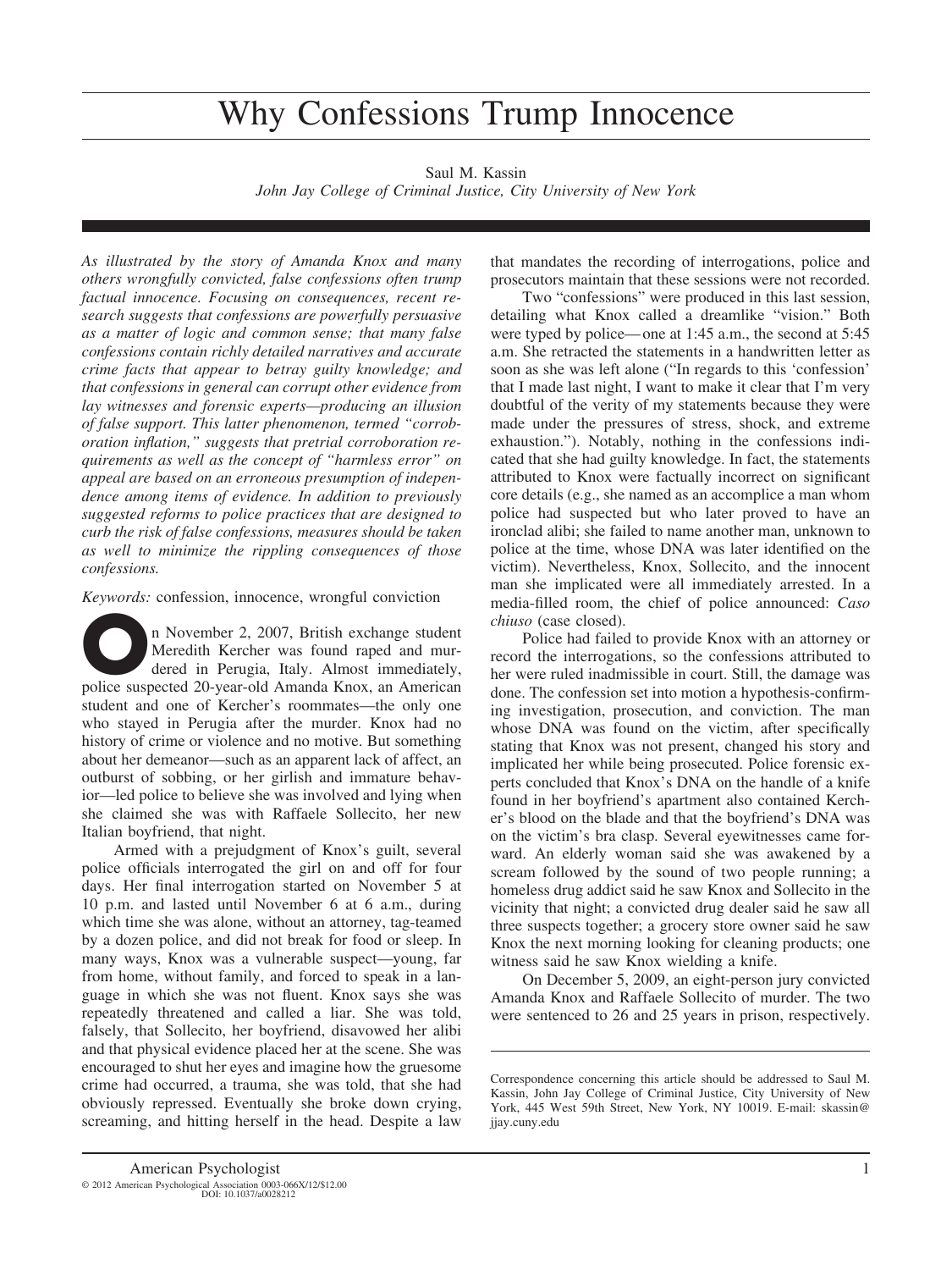

**Saul M. Kassin**

Finally, on October 3, 2011, after having been granted a new trial, they were acquitted. Ten weeks later, the Italian appeals court released a strongly worded 143-page opinion in which it criticized the prosecution and concluded that there was no credible evidence, motive, or plausible theory of guilt. For the four years of their imprisonment, this story drew international attention (for comprehensive overviews of the case, see Dempsey, 2010, and Burleigh,  $2011$ ).<sup>1</sup>

It is now clear that the proverbial mountain of discredited evidence used to convict Amanda Knox and Raffaele Sollecito was nothing but a house of cards built upon a false confession. The question posed by this case, and so many others like it, is this: Why do confessions so often trump innocence?

## **The Psychology of Confessions**

This article represents my third in this journal on the psychology of confession evidence. In the first article (Kassin, 1997), I overviewed an emerging study of confessions, described and critically evaluated the influential Reid technique of interrogation (Inbau, Reid, Buckley, & Jayne, 2013), and reiterated three classic types of false confessions previously identified (Kassin & Wrightsman, 1985). The purpose was to describe the phenomenon of false confessions and to note relevant psychological theories and research on the suspect characteristics and police interrogation techniques that can lead innocent people to confess.

Inspired by the founding of the Innocence Project (http://www.innocenceproject.org/; see Scheck, Neufeld, & Dwyer, 2000) and the first wave of DNA exonerations in the 1990s, a startling 25% of which contained false confessions in evidence, and further animated by recent debates over the use of torture or "enhanced" methods of interrogation (Greenberg, 2006), interest in this literature

has exploded. This burst of activity can be seen in stories about actual cases (e.g., Burns, 2011; Firstman & Salpeter, 2008; Wells & Leo, 2008), a best-selling crime novel (Grisham, 2010), and publications of review articles, book chapters, and whole books focused on the emerging science of false confessions (Gudjonsson, 2003; Gudjonsson & Pearse, 2011; Kassin, 2008; Kassin & Gudjonsson, 2004, 2005; Lassiter, 2004; Lassiter & Meissner, 2010; Leo, 2008).

On the basis of individual and aggregated case studies (Drizin & Leo, 2004; Garrett, 2011; Warden & Drizin, 2009) and self-reports from civilians (Gudjonsson, Sigurdsson, & Sigfusdottir, 2009) as well as police (Kassin et al., 2007), it is now clear that false confessions are not a new or novel phenomenon and that they occur on a regular basis in all parts of the world and in criminal justice, military, and corporate settings. Research continues at a brisk pace—examining, for example, the practices of police interrogation (Leo, 2008); the extent to which *Miranda* rights comprehension and recall are compromised by language (Rogers, Hazelwood, Sewell, Harrison, & Shuman, 2008) as well as interrogation stress and other situational factors (Rogers, Gillard, Wooley, & Fiduccia, 2011; Scherr & Madon, 2011); the links between mental illness and false confession (Redlich, Kulish, & Steadman, 2011; Redlich, Summers, & Hoover, 2010); adolescence as a risk factor (Owen-Kostelnik, Reppucci, & Meyer, 2006); race differences in interrogation room behavior (Kennard & Kassin, 2009; Najdowski, 2011); "secondary confessions" alleged by informants about the suspect (Swanner, Beike, & Cole, 2010); perceptions of torture in the context of interrogation (Nordgren, McDonnell, & Loewenstein, 2011); similarities and differences between suspect and victim statements (Malloy & Lamb, 2010); basic psychological processes underlying a suspect's decision to confess (Davis & Leo, 2012; Madon, Guyll, Scherr, Greathouse, & Wells, 2012); the effects of guilt-presumptive confirmation biases on behavior in the interrogation room (Hill, Memon, & Mc-George, 2008; Kassin, Goldstein, & Savitsky, 2003; Narchet, Meissner, & Russano, 2011); the use of "investigative interviewing" as an alternative approach to questioning suspects (Williamson, 2006); and the development of new laboratory paradigms to devise more diagnostic police methods of deception detection (Vrij, Granhag, & Porter, 2010) and interrogation (Meissner, Russano, & Narchet, 2010). This literature was comprehensively summarized in an official White Paper of the American Psychology-Law Society (Division 41 of the American Psychological Association [APA]; Kassin et al., 2010).

In a second article (Kassin, 2005), I additionally proposed the paradoxical hypothesis that false confessions are facilitated not only by dispositional characteristics of weak and vulnerable suspects (i.e., youth, intellectual impair-

<sup>1</sup> Additional sources to which I had access include the translated police reports of Knox's statements; personal communications with Amanda Knox, Madison Paxton, and Nina Burleigh; and the Perugia Murder File translation of the Jury/Judge Conviction Report.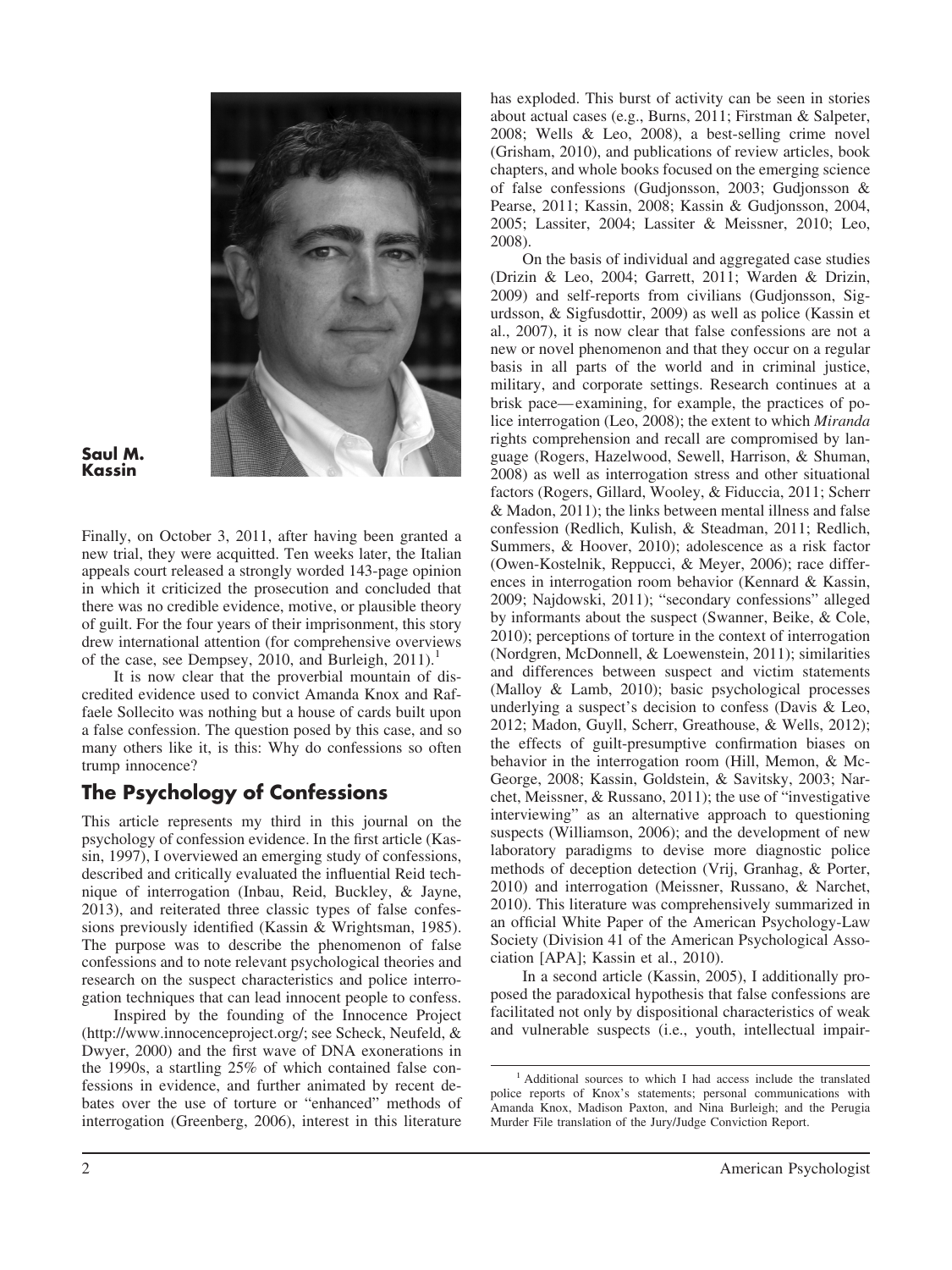ment, mental illness, and personality traits that foster compliance and suggestibility) and situational aspects of custody and interrogation (i.e., lengthy sessions, threats, promises, presentations of false evidence, and minimization themes that imply leniency) but by the phenomenology of innocence. Innocence is a mental state that leads innocent people to waive their *Miranda* rights to silence and to counsel (Kassin & Norwick, 2004; Moore & Gagnier, 2008); to behave in ways that are open and forthcoming in their interactions with police (Hartwig, Granhag, & Strömwall, 2007); to offer up alibis freely, without regard for the fact that police may view minor inaccuracies with suspicion (Olson & Charman, 2011); and to exhibit less physiological arousal in response to the stress of interrogation (Guyll et al., 2012) and on critical items of a concealed information test even when preinformed about the crime (Elaad, 2011). Over the years, laboratory experiments have shown that the vast majority of participants who are accused of a transgression they did not commit—in stark contrast to those who are guilty—refuse to accept plea offers, often to their own detriment, indicating their confidence in acquittal (Gregory, Mowen, & Linder, 1978; Tor, Gazal-Ayal, & Garcia, 2010).

The story of Amanda Knox illustrates just how *innocence* can put *innocents* at risk. Immediately after Meredith Kercher was found murdered, her English roommates left Perugia; her Italian roommates obtained lawyers. Yet Knox, naïve to the risk and exhibiting no consciousness of guilt, wanted to stay to help police. Knox's mother described her daughter as "oblivious to the dark side of the world" (Rich, 2011). Even later, in court, on the day of her first verdict, Knox fully expected to be acquitted (Burleigh, 2011).

Theorizing that innocence is a state of mind that leads people to trust the criminal justice system during interrogation, Perillo and Kassin (2011) examined the relatively benign bluff technique by which interrogators pretend to have evidence without asserting outright that this evidence implicates the suspect (e.g., stating that witnesses were present to be interviewed or that biological evidence was collected and sent to a laboratory for testing). The theory underlying the bluff makes sense: Fearing the evidence to be processed, perpetrators will succumb to police pressure and confess; not fearing that alleged evidence, innocents would not succumb and confess. Yet in two experiments, Perillo and Kassin found that innocent participants were substantially more likely to confess to pressing a forbidden key, causing a computer to crash, when told that their keystrokes had been recorded for later review. In a third experiment, innocent participants were more likely to confess to willful cheating when told that a surveillance camera had taped their session. In both sets of studies, these participants noted that the bluff represented a promise of future exoneration despite confession, which paradoxically made it easier to confess.

### **The Consequences of Confession**

In the present article, I shift the focus from the psychological causes of false confessions, as discussed in my previous articles, to their *consequences* for police investigations, prosecutions, jury trials, and appeals—and the implications that follow for law and the administration of justice. In a nutshell, I propose the empirically generated argument that the vital principle of corroboration is based on a misconception concerning proof of guilty knowledge and the independence of different types of evidence and cannot, therefore, be trusted to safeguard innocent confessors against wrongful conviction.

Once a suspect confesses, police often close the investigation, deem the case solved, and overlook exculpatory information—even if the confession is internally inconsistent, contradicted by external evidence, or the product of coercive interrogation (Drizin & Leo, 2004; Leo & Ofshe, 1998). This trust in confessions may extend to prosecutors as well, some of whom express skepticism about false confessions and stubbornly refuse to admit the possibility of their falsity even after DNA testing has unequivocally excluded the confessor (Findley & Scott, 2006). For example, Bruce Godschalk was exonerated of two rape convictions after 15 years in prison when DNA tests indicated that he was not the rapist. Yet the district attorney refused, at first, to accept the results. When questioned about it, this district attorney said, "I have no scientific basis. I know because I trust my detective and my tape-recorded confession. Therefore the results must be flawed until someone proves to me otherwise" (Rimer, 2002, p. A14). This is not an isolated incident. The Center on Wrongful Convictions (2010) reported on several known cases in which a confessor was tried and convicted despite having being excluded by DNA. Some instances are so flagrant that the *New York Times Magazine* recently published an article titled "The Prosecution's Case Against DNA" about prosecutors who generate improbable arguments to reconcile the DNA exclusion of suspects who have given prior confessions (Martin, 2011).

It is important to note that many tragic false confession stories contain two psychology-rich subplots: (a) why it happened, that is, the dispositional and situational factors that caused an innocent person to confess and (b) why judges, juries, and appeals courts all believed the false confession, making the effect difficult to reverse. It is also important to note that much of what is known about false confessions in the real world is based on a specialized subset of cases, often involving rape and murder, in which the confession both resulted in a wrongful conviction and was later identified as such. Mostly hidden from view are cases in which the confessor's innocence was discovered before conviction or not at all.

#### *Perceptions of Confession Evidence*

False confession is not a phenomenon that is known to the average layperson as a matter of common sense. Over the years, mock jury studies have shown that confessions have more impact on verdicts than do other potent forms of evidence (Kassin & Neumann, 1997) and that people do not adequately discount confessions—even when they are retracted and judged to be the result of coercion (Kassin & Sukel, 1997; Kassin & Wrightsman, 1980; Redlich, Ghetti,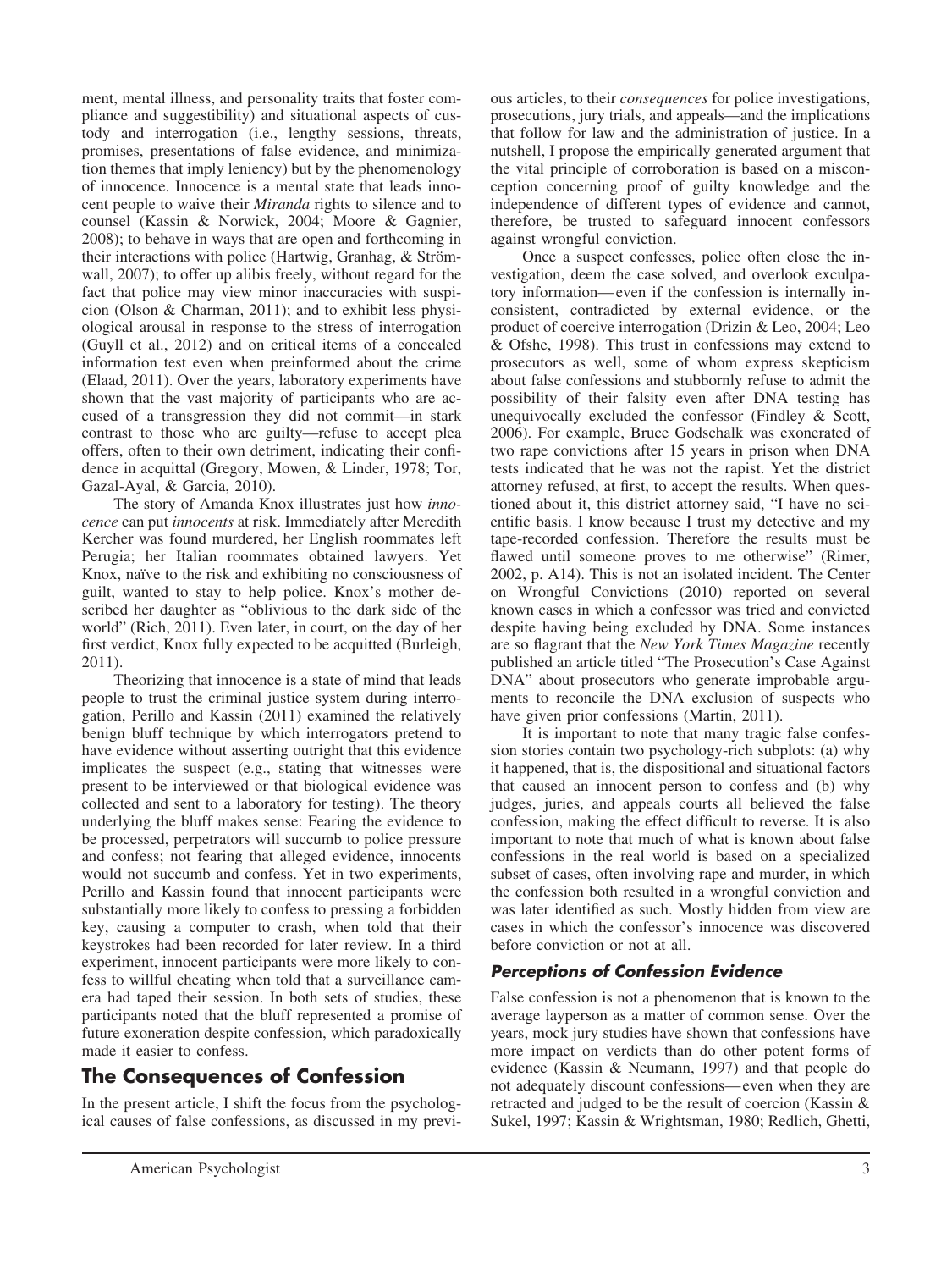& Quas, 2008), even when jurors are told that the confessor suffered from psychological illness or interrogation-induced stress (Henkel, 2008), and even when the confessions are provided not by the defendant himself or herself but by an informant who is incentivized to falsely implicate the defendant (Neuschatz, Lawson, Swanner, Meissner, & Neuschatz, 2008). Most people reasonably believe that they would never confess to a crime they did not commit, so they evaluate others accordingly, do not understand the influence of police interrogation practices, and have only a rudimentary understanding of the dispositional and situational factors that would lead someone innocent to confess (Blandón-Gitlin, Sperry, & Leo, 2011; Henkel, Coffman, & Dailey, 2008; Leo & Liu, 2009).

The noncritical acceptance of confessions afflicts judges as well as lay juries. In one study, Wallace and Kassin (2012) presented 132 judges from three states with a murder case summary in which there was strong or weak evidence against the defendant. In a high-pressure confession condition, the defendant was questioned for 15 hours, during which time his interrogators screamed, threatened him with the death penalty, waved a gun, and refused to accept his claims of innocence. In a low-pressure confession condition, the defendant was questioned for only 30 minutes before producing a confession; although he claimed that he was coerced, he described nothing specific and the claim was not borne out by a videotape of the session. In the no-confession condition, participants were told only that the defendant was questioned by police, during which time he denied any involvement.

Reasonably, judges were less likely to see the confession as voluntary, and hence as properly admitted into evidence, when it resulted from a high-pressure than a low-pressure interrogation (29% vs. 84%, respectively). Paralleling past research on mock juries, however, even the high-pressure confession significantly increased guilty verdicts. Figure 1 shows that conviction rates were uniformly high across cells in the strong evidence condition. But in the weak evidence condition, which produced a mere 17% conviction rate absent a confession, a significant increase in conviction rate was produced not only by the low-pressure confession (96%) but by the high-pressure confession as well (69%). As with lay juries, judges see confession as such powerful evidence that they do not discount it when it is legally and logically appropriate to do so.

#### *The Common Sense of Confessions*

The tendency to believe confessions begins with the fact that people reflexively accept what is presented to them. In an article titled "How Mental Systems Believe," Gilbert (1991) distinguished between two Western philosophical views on the acquisition of beliefs. René Descartes (1644/ 1984) opined that people are neutral in their reactions to new assertions—first acquiring and comprehending an idea and then accepting it or not if justified, say, by logic or extrinsic evidence. In contrast, Benedict Spinoza (1677/ 1982) argued that people automatically and inevitably accept as true every assertion they hear—and must then, later, correct for that belief if it proves not to be credible. Cre-

#### **Figure 1**

*Percentage of Judges Who Voted Guilty When the Case Was Strong or Weak and When It Contained a High- or Low-Pressure Confession— or None at All*



#### *Note.* Adapted from "Harmless Error Analysis: How Do Judges Respond to Confession Errors?" by D. B. Wallace & S. M. Kassin, 2012, *Law and Human Behavior, 36,* p. 155. Copyright 2011 by the American Psychological Association.

dulity, acceptance, and belief thus precede skepticism, doubt, and disbelief. Describing this latter view, William James (1890) noted, "All propositions, whether attributive or existential, are believed through the very fact of being conceived" (p. 290).

The myth that legal decision makers can be trusted to disbelieve false confessions and serve as a safety net for innocent confessors is debunked by a number of basic tendencies and shortcomings of social perception. To begin with, there is empirical support for Gilbert's (1991) argument "that people are Spinozan systems that, when faced with shortages of time, energy, or conclusive evidence, may fail to unaccept the ideas that they involuntarily accept during comprehension" (p. 115). In one study, for example, research participants read a crime report that contained information indicating that the crime was high or low in severity. That information was explicitly tagged as false upon presentation, yet it led participants to administer harsher or more lenient sentences, respectively, to the defendant (Gilbert, Tafarodi, & Malone, 1993). In a second study, participants who read a short story they knew to be fictional—like a novel, movie, or television show—later incorporated elements of that story into their beliefs about the real world (Gerrig & Prentice, 1991).

This tendency for people to accept what they see and hear at face value manifests itself in two confession-relevant literatures. In one area, researchers have consistently observed that people are notoriously gullible, exhibiting a truth bias that contributes to poor performance at detecting deception (Bond & DePaulo, 2006; Levine, Park, &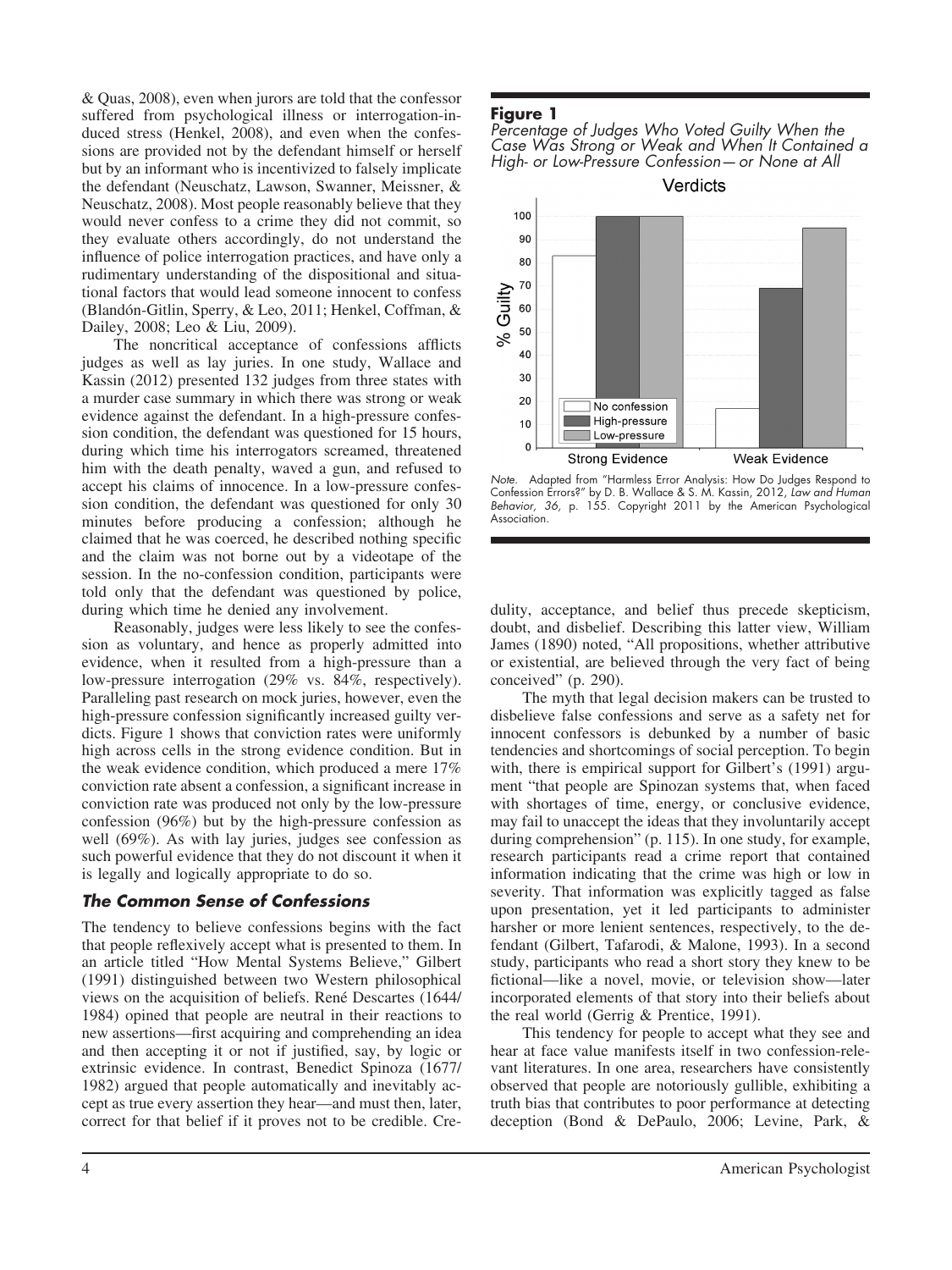McCornack, 1999). It appears that neither laypeople nor professionals distinguish truths from lies at high levels of accuracy, even in high-stakes forensic domains (Hartwig & Bond, 2011; Vrij, 2008; Vrij et al., 2010). This problem can be seen in people's inability to identify false confessions. Kassin, Meissner, and Norwick (2005) videotaped male prison inmates as they gave true confessions for their crimes and concocted false confessions to crimes they did not commit. Neither college students nor police investigators were adept at distinguishing true from false confessions. This finding was later replicated for judgments of juvenile suspects (Honts, Kassin, & Forrest, 2009).

The tendency to accept self-report and other behavior at face value is also evident in the domain of attribution. Over a wide range of contexts, research has shown that social perceivers routinely commit the *fundamental attribution error*, or *correspondence bias*—that is, they tend to make dispositional attributions for other people's actions while underestimating the role of situational factors (Gilbert & Malone, 1995; Jones, 1990; Ross, 1977). Hence, although people recognize the coerciveness of certain interrogation tactics, they do not perceive an accompanying risk of false confessions or the dispositional and situational factors that would increase it (Henkel et al., 2008; Leo & Liu, 2009).

The common sense of confession is particularly problematic for the innocent confessor. In addition to the Spinozan tendency for people to believe what they see and hear from others, people have a strong tendency in attribution—as noted by Heider (1958), Jones and Davis (1965), and other attribution theorists—to especially trust statements against self-interest. This principle of intuitive attributional logic is embedded in the Federal Rules of Evidence (FRE) that prohibit hearsay, a secondhand statement that a witness heard about from someone else and did not perceive directly. In general, hearsay is inadmissible because it cannot be trusted. There are, however, notable exceptions to the hearsay rule. FRE 804-b-3 states that "declarations against interest" (i.e., statements that would expose a declarant to criminal or civil liability) are admissible as an exception to the hearsay rule on the assumption that such statements in particular can be trusted. Illustrating use of this principle of self-interest, research shows that people are far more likely to believe a suspect's admissions of guilt than his or her denials (Levine, Kim, & Blair, 2010).

#### *APA's Amicus Curiae Briefs on Confessions*

The impulse to trust confessions, almost regardless of the circumstances under which they are taken or regardless of exculpatory evidence, can be seen in the way U.S. courts often react to defendants convicted by confession. This point is illustrated by two cases in which APA submitted amicus curiae briefs on behalf of convicted confessors first, on the question of whether they should be eligible, as others are, for DNA testing to establish factual innocence; and second, on the question of whether, if exonerated, they are eligible, along with others who are wrongfully convicted, to receive compensation from the state.

*Wright v. Commonwealth of Pennsylvania* (see http:// www.apa.org/about/offices/ogc/amicus/wright.aspx) concerned the case of Anthony Wright, who was convicted in 1993 of rape and murder on the basis of a confession ruled voluntary and admitted at his trial. Along with many other states, Pennsylvania recently passed a law to ensure a prisoner's right to postconviction DNA testing to establish factual innocence. Wright was denied that right, however, because state courts ruled that if a defendant had confessed, then he or she was later barred from asserting innocence in a request for DNA testing. On November 13, 2008, APA submitted an amicus curiae brief stating that innocent people can be induced to confess through processes of interrogation and that Wright's confession, even if voluntary by law, should not bar his consideration for postconviction DNA testing. In February of 2011, the Supreme Court of Pennsylvania agreed and overruled the lower courts.

In *Warney v. State of New York* (http://www.apa.org/ about/offices/ogc/amicus/warney.aspx), Doug Warney—a man with mental retardation and AIDS-related dementia had been convicted of murder on the basis of a richly detailed false confession produced after hours of interrogation. After serving a nine-year prison term, he was exonerated by DNA testing. When Warney sought reparations, as provided by the state's compensation statute, however, the court ruled that he was ineligible because his conviction resulted from his "own conduct"—which is to say, the false confession. On July 9, 2010, APA filed an amicus brief supporting Warney's petition that false confession should not bar a wrongfully convicted person from recovery under the Unjust Conviction Act. In March 2011, the New York State Court of Appeals unanimously decided in Warney's favor.

In still other briefs, APA has weighed in to note that judges and juries have difficulty assessing confession evidence, that the phenomenon of false confession is counterintuitive, and that psychological experts should be permitted to testify at trial because their testimony would draw from generally accepted research and would assist the trier of fact (*Rivera v. Illinois*, July 12, 2010, http://www.apa .org/about/offices/ogc/amicus/rivera.aspx; *Michigan v. Kowalski*, September 1, 2011, http://www.apa.org/about/ offices/ogc/amicus/kowalski.aspx).

#### *Confessions as Hollywood Productions*

Analyses of actual cases suggest that police-induced false confessions pose a particular challenge to judges and juries because they often contain not only an admission of guilt but a full narrative replete with content cues commonly associated with truth telling and guilty knowledge. In an examination of 38 false confessions derived from the Innocence Project's DNA exoneration case files, Garrett (2010) found that 36 contained accurate crime details. In fact, most contained nonpublic information that became a centerpiece of their prosecution—information, according to detectives who testified, that only the perpetrator could have known. As these confessors were factually innocent and had no firsthand basis for guilty knowledge, it appears that police had communicated these details, inadvertently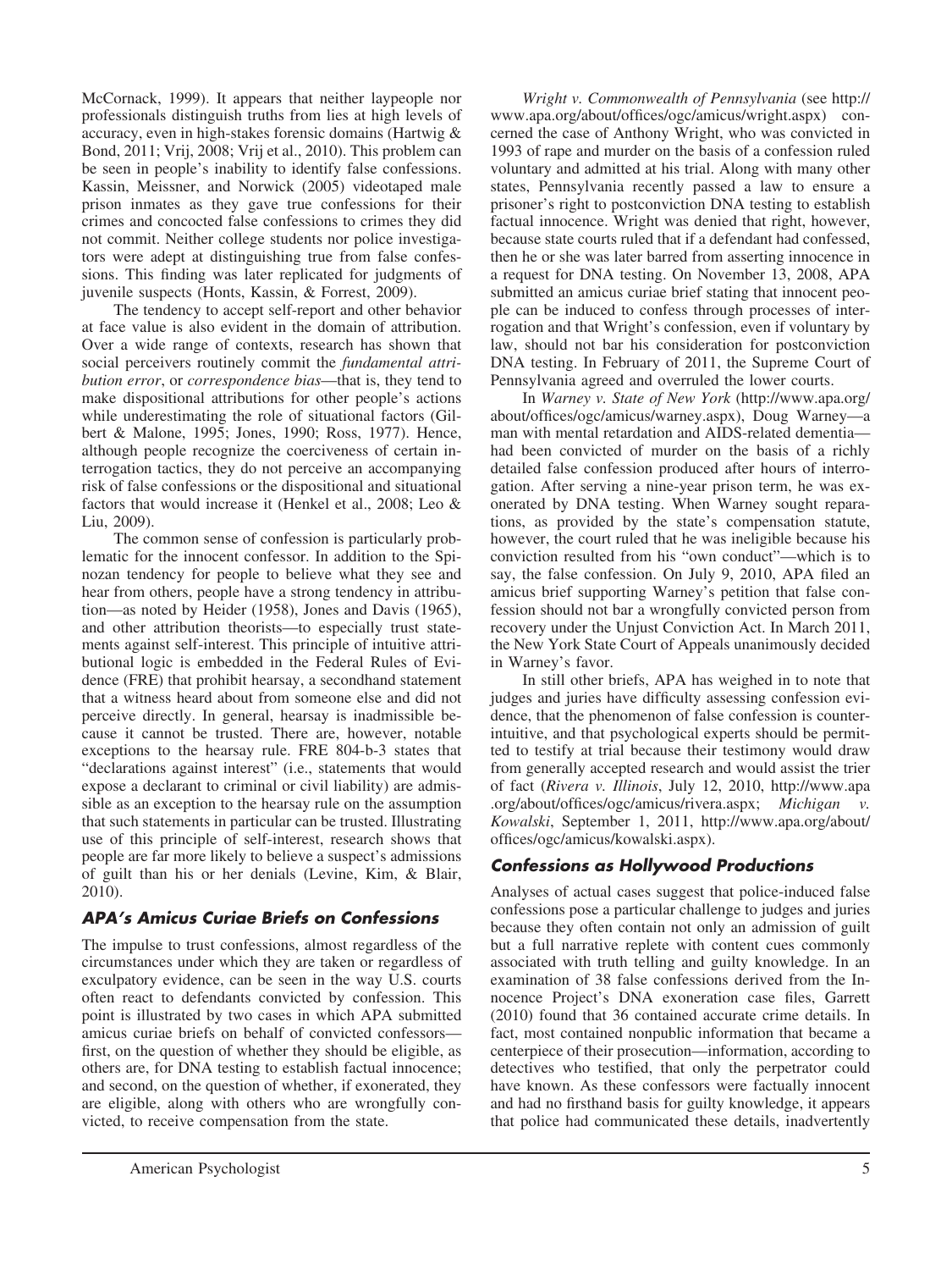or purposefully—through leading questions and assertions, exposure to photographs, or escorted visits to the crime scene.

To further complicate matters, many false confessions contain vivid details of what the suspect allegedly did, how, why, and with what effects. In a content analysis of 20 false confessions, Appleby, Hasel, and Kassin (2011) found that all the statements contained visual and auditory details about the crime and how it was committed, about the time and location, and about the victim—his or her physical appearance and behavior before, during, and after the crime. Overall, most statements referenced co-perpetrators, witnesses, and other actors; most described a motive (e.g., jealousy, revenge) and a minimization theme that justified, excused, mitigated, or externalized blame (e.g., claiming the crime was spontaneous or accidental; blaming alcohol, peer pressure, or provocation). Still others contained explicit assertions that the confession was voluntary, "illustrators" (e.g., a hand drawn map or a physical reenactment), deliberately inserted errors that were corrected by the confessor, expressions of remorse, and outright apologies. These results appear in Table 1. Not surprisingly, a follow-up mock jury study showed that elaborate narrative confessions in which the defendant recounted how and why he or she committed the crime increased confidence in guilty verdicts.

The case of DNA-exonerated confessor Barry Laughman illustrates the richness of these narratives. Laughman's false confession contained facts about the crime that were verifiable, strikingly accurate, and not in the public

#### **Table 1**

*Content Analysis of 20 False Confessions: Percentages Containing Various Details*

| Contents                         | Frequency |  |
|----------------------------------|-----------|--|
| Time and place                   |           |  |
| Time of day                      | 100%      |  |
| Location and space               | 100%      |  |
| Visual crime detail              | 100%      |  |
| <b>Illustrators</b>              | 45%       |  |
| The victim                       |           |  |
| Victim's behavior                | 100%      |  |
| Victim's words and utterances    | 80%       |  |
| Victim's physical appearance     | 75%       |  |
| Victim's mental state            | 45%       |  |
| Self-reflections                 |           |  |
| Cognitive/affective inner states | 85%       |  |
| Motives for the crime            | 80%       |  |
| Minimization themes              | 60%       |  |
| Statement of voluntariness       | 50%       |  |
| Expressions of remorse           | 40%       |  |
| Explicit apologies               | 25%       |  |

*Note.* Adapted from "Police-Induced Confessions: An Empirical Analysis of Their Content and Impact' by S. C. Appleby, L. E. Hasel, and S. M. Kassin, 2011, *Psychology, Crime & Law.* Advance online publication, pp. 5–6. Copyright 2011 by Taylor & Francis.

domain. Despite Laughman's innocence, his statement revealed where the victim was found and in what position, that a window was open, that she was vaginally raped, that she had suffocated on pills, that she was hit in the head and grabbed by the wrists, and that a handful of cigarette butts had been strewn throughout the house. His confession also contained descriptions of a coverup, statements of motivation for both the rape and the murder, and gratuitous expressions of shame—all of which served to mislead a judge and jury (Garrett, 2010; http://www.innocenceproject .org).

Reflecting the layperson's bias toward making dispositional attributions for behavior, numerous wrongful conviction cases suggest that narrative confessions can be so powerful as to overwhelm contradictory forensic evidence. In the case of Amanda Knox described earlier, the prosecutor theorized in the wake of her coerced confession that Knox was motivated by money or personal envy of her British roommate. Two weeks later, the rapist whose DNA was found in sperm and other biological matter at the crime scene was apprehended. Yet rather than reconsider Knox's confession in light of this contradictory evidence, the prosecutor spun a new and wholly unsupported theory of the crime: that the rapist, Knox, and her boyfriend had come together and killed the victim as part of a satanic sex game (at trial, he redacted the satanic part but still referred to Knox as a "she-devil").

In matters of proof, one would expect that people in general would trust science over self-report. In the courtroom, however, confessions often trump exculpatory DNA evidence. In the infamous Central Park jogger case, for example, five boys were convicted of rape on the basis of their confessions even though all were excluded by the DNA found on the victim. At trial, the prosecutor argued that the results proved only that the defendants failed to ejaculate and that an unknown sixth accomplice was present (Burns, 2011). In a series of studies, Appleby and Kassin (2011) tested the counterintuitive hypothesis that confession trumps DNA. They found that people confronted with a confession and exculpatory DNA evidence seldom voted for conviction, even when the confession conveyed details about the crime. But when the prosecutor offered an explanatory theory to reconcile the contradiction (e.g., the defendant failed to ejaculate and the semen reflected a prior consensual sex act or an unnamed accomplice), the conviction rate increased significantly—from 10% to 33% in a study of college students, and from 14% to 45% in a study of community adults.

#### *Confessions Corrupt Other Evidence*

Precisely because confession evidence is highly trusted as a matter of logic and common sense, it often provides a sufficient basis for jury convictions. However, basic research in social cognition suggests the possibility of a second, more troubling mechanism by which confessions exert influence: by tainting the perceptions of eyewitnesses, forensic experts, and others entrusted to provide independent other evidence to a judge and jury.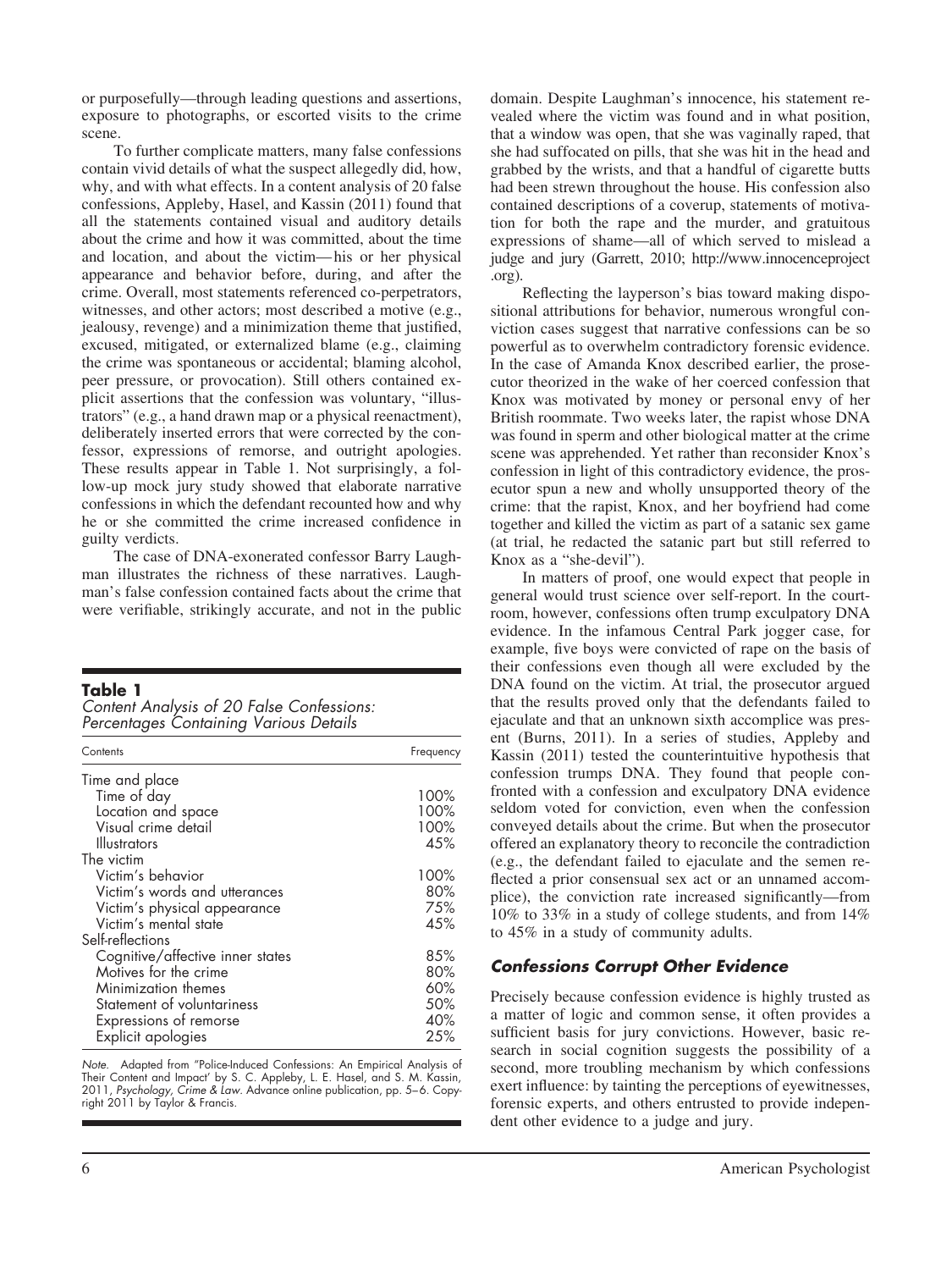Over the years, psychological research across a range of domains has revealed that top-down influences inform human judgment. Classic studies showed that prior exposure to images of a face or a body, an animal or a human, or letters or numbers can bias what people perceive in an ambiguous figure (Bruner & Minturn, 1955; Bugelski & Alampay, 1961; Fisher, 1968; Leeper, 1935). Similarly, people detect more resemblance between an adult and a child when led to believe that the two are parent and offspring (Bressan & Dal Martello, 2002); they perceive more similarity between a suspect and a facial composite when led to believe the suspect is guilty (Charman, Gregory, & Carlucci, 2009); and they hear more incrimination in degraded recordings of speech when led to believe that the interviewee was a criminal suspect (Lange, Thomas, Dana, & Dawes, 2011).

The literature on the primacy of first impressions further illustrates that prior beliefs can bias the interpretation of evidence (Asch, 1946). Depending on one's first impression of a person, the word *proud* can mean selfrespecting or conceited; *critical* can mean astute or picky; and *impulsive* can mean spontaneous or reckless (Hamilton & Zanna, 1974; Watkins & Peynircioglu, 1984). Because of the operation of ubiquitous confirmation biases, the presence of objective evidence may even exacerbate the effects of preexisting beliefs (Nickerson, 1998). When subjects were asked to evaluate the academic potential of a schoolgirl from a high or low socioeconomic status background, those who observed her taking a test in which she answered some questions correctly but not others exhibited a greater stereotype effect than those who did not see her test-taking performance. Rather than extinguish the effect of the stereotype, the objective behavioral evidence reinforced it (Darley & Gross, 1983).

Recent research suggests that confessions may trigger the same types of confirmation processes in the high-stakes venue of the criminal justice system. In one study, Elaad, Ginton, and Ben-Shakhar (1994) asked polygraph examiners from the Israeli Police Force to evaluate and interpret charts previously deemed inconclusive. Some examiners, but not others, were told that the suspect had ultimately confessed. Results showed that those in the confession condition rated the charts as significantly more deceptive than those in the control condition (similar results were not obtained on charts that were conclusive). In a second study, Dror and Charlton (2006) presented five latent fingerprint experts with pairs of prints from a crime scene and a suspect in an actual case in which they had previously made a match or exclusion judgment. The prints were accompanied either by no extraneous information; by an instruction that the suspect had confessed, suggesting a match; or by an instruction that the suspect was in custody at the time, suggesting exclusion. The misinformation in the two biasing conditions produced an overall change in 17% of the original, previously correct judgments—a finding that may well extend to visual similarity judgments in other forensic science domains such as ballistics; hair and fiber analysis; bite marks; impression evidence involving shoeprints, bite marks, tire tracks, and handwriting; and

bloodstain pattern analysis (Dror & Cole, 2010). Even the interpretation of complex DNA mixtures may require judgment that is subject to bias (Dror & Hampikian, 2011).

Confessions may also influence the testimony of lay witnesses. Hasel and Kassin (2009) staged a theft and asked for photographic identification decisions from witnesses using a lineup that did not contain the culprit. Two days later, individual witnesses were told that the person they had identified denied guilt during a subsequent interrogation, or that he confessed, or that a specific other lineup member confessed. Among those who had made a selection but were told that another lineup member confessed, 61% changed their identifications—and did so with confidence. Among those who had correctly not made an initial identification, 50% went on to select the confessor.

The criminal justice system presumes the independence of different types of evidence. But does this presumption characterize the realities of criminal investigation? The basic and forensic psychology research described above suggests the possibility that confessions have the power to corrupt other evidence, further enhancing its impact on judges and juries. To determine if this phenomenon, amply demonstrated in the laboratory, also occurs in actual cases, Kassin, Bogart, and Kerner (2012) conducted an archival analysis of DNA exonerations from the Innocence Project case files. To test the "corruptive confessions" hypothesis, they compared the number and kind of errors made in wrongful conviction cases containing a false confession with those in which there was no confession. This analysis indicated that additional errors were present in 78% of false confession cases; that false confessions were often accompanied, in order of frequency, by invalid or improper forensic science (63%), by mistaken eyewitness identifications (29%) and by untruthful snitches or informants (19%); and that in 65% of confession cases that contained multiple errors, the confession was obtained first rather than later in the investigation. Of particular interest to psychologists is that the most common problem in DNAbased wrongful convictions is the eyewitness identification error, which was present in 75% of cases in the Innocence Project sample. Using this latter subsample as a point of comparison, Kassin et al. (2012) compared eyewitness and confession cases and found that the latter contained more additional errors overall, more forensic science errors, and more informant errors (see Table 2).

It is interesting that the most common means of corroboration for false confessions comes from bad forensic science, which was present in nearly two thirds of these cases. As a result of improprieties in crime laboratories across the country and the alarming frequency with which errors have surfaced in wrongful convictions, the National Academy of Sciences (2009) recently published a highly critical assessment of a broad range of forensic disciplines such as those involving ballistics, hair and fiber analysis, impression evidence, handwriting, and even fingerprints. The National Academy of Sciences concluded that there are problems with standardization, reliability, accuracy, and error and that there is the potential for contextual bias. In an article on "The Genetics of Innocence," Hampikian,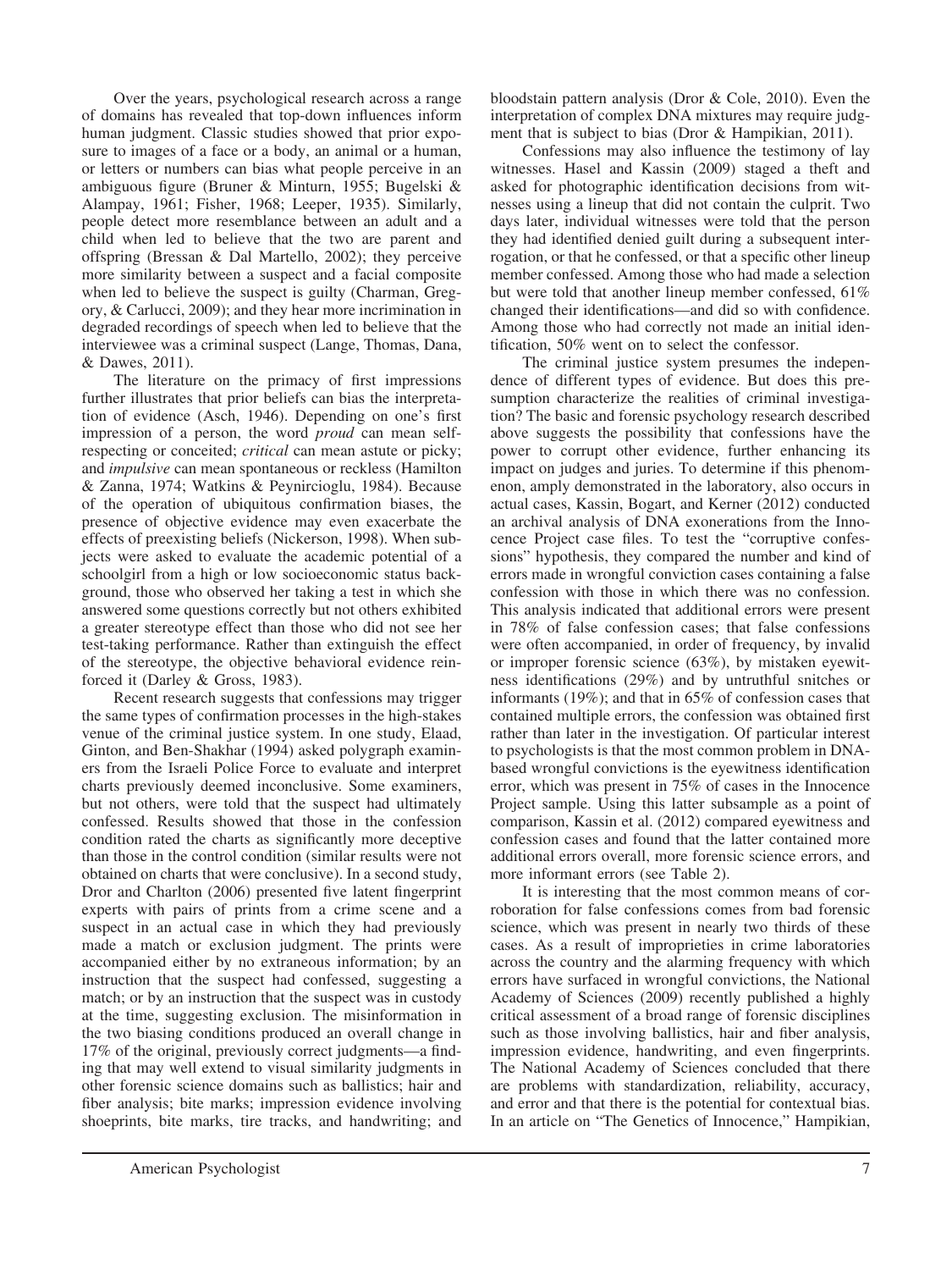#### **Table 2**

*Percentages of "Other Evidence" Errors in DNA Exoneration Cases That Contained Either a False Confession or a Mistaken Eyewitness*

| Case error                        | Forensic-science error | Informant error | No other errors |
|-----------------------------------|------------------------|-----------------|-----------------|
| False confessions $(N = 42)$      |                        |                 |                 |
| Mistaken eyewitnesses $(N = 163)$ |                        |                 |                 |

Note. Within each column, the percentages are significantly different at *p* < .05. Adapted from "Confessions That Corrupt: Evidence From the DNA Exoneration Case Files" by S. M. Kassin, D. Bogart, and J. Kerner, 2012, *Psychological Science, 23,* p. 43. Copyright 2012 by Association for Psychological Science.

West, and Akselrod (2011) found that invalid forensic science testimony was found in DNA exonerations in areas as highly regarded as serology (38%), hair comparison (22%), and even fingerprint comparison (2%). Clearly, the presence of a confession and the perception of guilt thus formed constitute the kind of strong contextual bias that can skew expert judgments in these domains.

One out of five false confession cases contained testimony from a jailhouse snitch or other type of incentivized informant claiming to have overheard the defendant confess. Snitching is a commonplace, clandestine, and insufficiently regulated "dirty little secret" in the criminal justice system (Natapoff, 2009). In the first documented wrongful conviction case in U.S. history, in 1819, two brothers in Vermont were convicted and sentenced to death for murder when a cellmate testified that one of the brothers had confessed to him. For his testimony, the snitch was freed—as were the brothers when the alleged victim turned up alive in New Jersey (Warden, 2004). Recent research confirms the fear arising from this practice: In a series of studies, incentives increased the rate at which participants falsely alleged that their lab partner had confessed to causing the experimenter's computer to crash (Swanner & Beike, 2010; Swanner et al., 2010).

The bias set into motion by confession is not a mere laboratory phenomenon—and it can have grave consequences. In the Barry Laughman case described earlier, the defendant confessed to rape and murder during an unrecorded interrogation. The next day, serology tests showed that Laughman had Type B blood; yet the semen recovered from the victim was from a Type A secretor. Aware that Laughman had confessed, the state forensic chemist went on to propose four "novel" theories, none grounded in science, to explain away the mismatch. On the basis of his confession, Laughman was wrongfully convicted and imprisoned for 16 years (see http://www.innocenceproject.org/Content/Barry\_Laughman). Another egregious instance occurred in the 2004 trial of Tyler Edmonds in Mississippi. In that case, 13-year-old Edmonds confessed that he had physically assisted his older sister in shooting her husband. Supporting what had become a hotly contested confession, the state pathologist who conducted the autopsy on the victim testified that the gunshot wound suggested a bullet fired by two persons pulling the trigger simultaneously. Highly critical of this expert's unfounded

opinion, the Mississippi Supreme Court overturned the conviction (*Tyler Edmonds v*. *State of Mississippi,* 2007). Edmonds was then retried and acquitted.

The studies described thus far have shown that confessions can spawn other incriminating evidence, creating an illusion of corroboration. It is important to note, however, that this effect may underestimate the problem in two ways. First, just as confessions can taint other evidence, other evidence can taint confessions as well. Indeed, there are numerous studies as well as anecdotal support for the proposition that innocent people can be induced to confess by the true or false presentation of an eyewitness, a failed polygraph, or other incriminating evidence (Gudjonsson & Pearse, 2011; Kassin et al., 2010; Kassin & Kiechel, 1996). Second, there may be instances where false confessions also serve to suppress exculpatory evidence. At present, only anecdotal data are available on this point. In the Laughman case, two witnesses approached police to insist that they had seen the victim alive after the confessed murder was alleged to have occurred. Yet police sent the witnesses home, telling them "You must have seen a ghost." In a second case, DNA exoneree John Kogut named several alibi witnesses he was with on the night of the murder of which he was accused. Research shows that it is not easy for people to generate and validate accurate alibis for a specific time and place (Olson & Charman, 2011). Yet Kogut managed to do so. Initially, his alibi witnesses confirmed his whereabouts. They later withdrew their support, however, once informed that he had confessed. Systematic research is needed to test this phenomenon and the conditions under which exculpatory evidence is suppressed by confession.

#### *Do False Confessions Corrupt the Truth-Seeking Process?*

In addition to corrupting the evidence upon which fact finders render judgments of guilt, confessions may also adversely affect the truth-seeking *process* by which justice is administered. Confession evidence is highly and uniquely polarizing when it reaches the courts. On the one hand, confessions have long been considered a gold standard in evidence. In the words of one legal scholar, "The introduction of a confession makes the other aspects of a trial in court superfluous" (Mc-Cormick, 1972, p. 316). On the other hand, the confessions presented at trial are those that defendants have invariably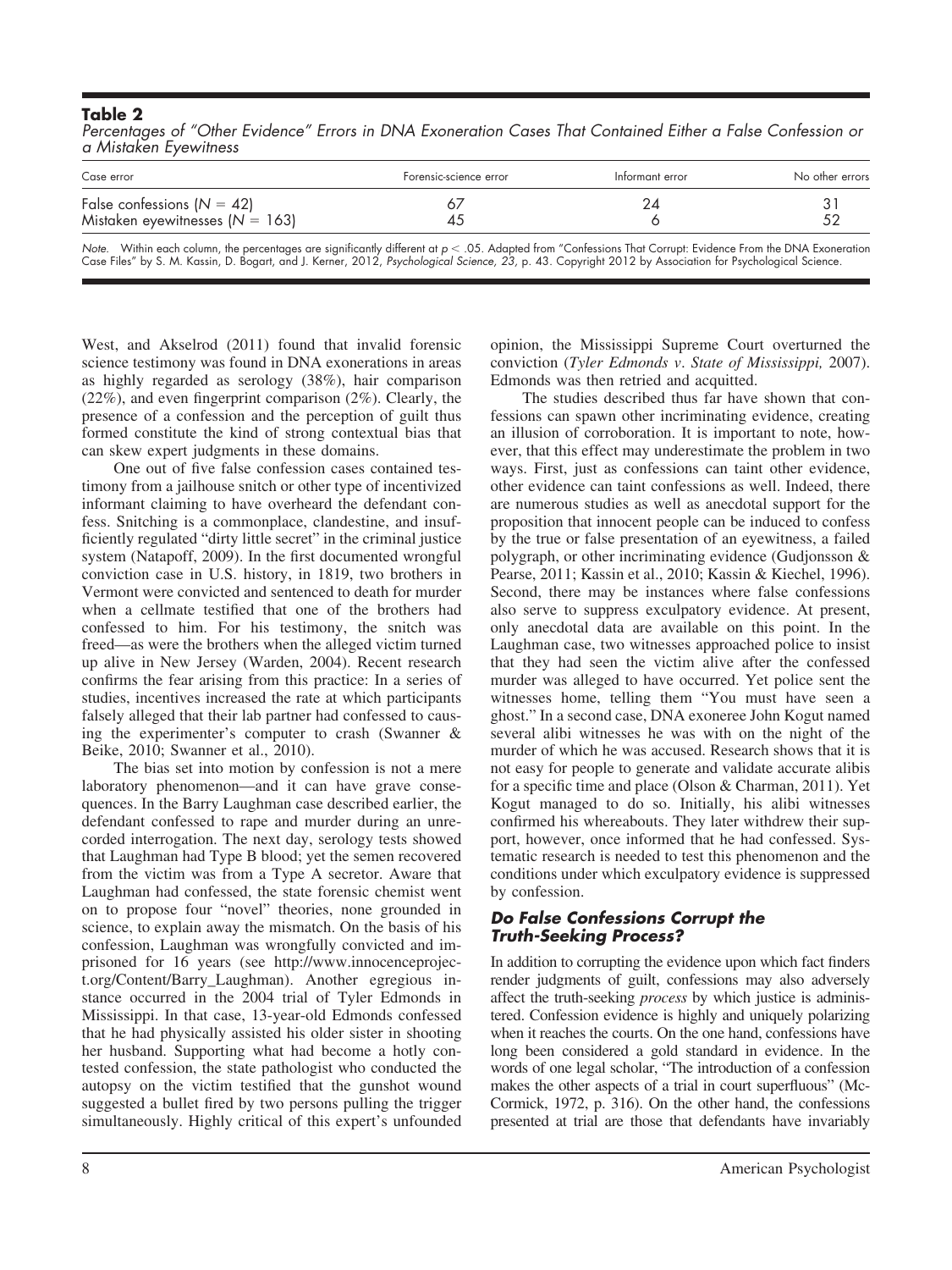retracted, typically accompanied by the contentious claim that they were coerced by police.

In light of the power of confessions, one wonders if defense lawyers in such cases feel pessimistic if not outright helpless, encouraging their clients to plead guilty and allocating relatively few of their precious resources to discovery and trial. "War stories" from proven false confession cases provide an anecdotal basis for this hypothesis. In addition, one wonders if defense claims of police coercion and contamination, which challenge the centerpiece of the government's case, lead some prosecutors to redouble efforts to procure other forms of incriminating proof, even if questionable in credibility. Once again, a number of proven false confession cases provide an anecdotal basis for this possibility.

To test the hypothesis that confessions corrupt the truth-seeking process, Kassin and Kukucka (2012) conducted an archival analysis of the first 273 DNA exoneration cases from the Innocence Project files, the total number as of September 2011. They compared false confession cases with cases in which there was no confession on instances of "bad lawyering" and "government misconduct" as classified on a per-case basis by the Innocence Project. Consistent with predictions, false confession cases were more likely to involve bad defense lawyering than were nonconfession cases (9.09% vs. 3.38%) and somewhat more likely to involve government misconduct (21.21% vs. 15.46%). Combined, these differences suggest that confession cases skew the adversarial process in ways that are detrimental to the defense. These archival findings are preliminary, not conclusive, and the associations found do not uncover the causal nexus between confessions to police and the subsequent behavior of counsel. The implications, however, are sobering. At this point, more research is needed to retest the hypothesis using surveys, interviews, and experimental methodologies.

Perhaps an even more dramatic effect on process concerns the possibility that false confessions undermine a defendant's opportunity to get his or her proverbial day in court. Using the Innocence Project database, Redlich (2010) found that exonerees who had falsely confessed were four times more likely to plead guilty than were those in the same population who had not confessed. Although based on a small number of guilty pleas, this pattern has continued. Out of 289 DNA exonerations posted by the Innocence Project (E. West, personal communication, March 30, 2012), false confession cases were significantly more likely to be resolved by a guilty plea (25.97%) than were nonconfession cases (3.78%). This difference suggests that many innocents who confess ultimately surrender rather than assert a defense. This is no small matter. Pleading guilty preempts the safeguards inherent in a trial by jury—a process in which a defendant is presumed innocent, the burden is on the state to prove guilt beyond a reasonable doubt, and accusing witnesses can be cross-examined. Pleading guilty also makes it more difficult later for a defendant to gain postconviction scrutiny and assert factual innocence.

The literature on wrongful convictions, buttressed by research on the dispositional and situational causes of false confessions, has inspired various calls for systemic reform. In particular, research has compelled the conclusion that the video recording of entire interrogations is a necessary safeguard—indeed, it is the primary recommendation in the recent American Psychology-Law Society White Paper (Kassin et al., 2010). Other recommendations have focused on the protection of vulnerable suspect populations (e.g., a requirement that minors be accompanied by a professional advocate, preferably an attorney) and the reform of certain police interrogation practices (e.g., a ban on the false evidence ploy and limits on the use of minimization themes that communicate leniency). As noted earlier, APA has recently weighed in on other matters pertaining to expert testimony, DNA testing, and eligibility for compensation.

#### *Pretrial Corroboration Requirements*

The research described in this article has far-reaching implications for criminal law and the safety nets designed to prevent miscarriages of justice. In particular, corroboration requirements are deeply rooted. In a pretrial rule founded in common law in England, many states require that confessions be corroborated as a precondition for admissibility. The rule was designed to prevent false confessions, to incentivize police to continue to investigate a case after obtaining a confession, and to safeguard against the tendency of juries to view confessions as dispositive of guilt regardless of the circumstances under which they were obtained (Ayling, 1984).

According to John Reid and Associates, a Chicagobased firm that has trained over half a million professional interrogators over the past 65 years, there are three means of corroborating a confession (Inbau et al., 2013). The weakest is *rational corroboration,* in which the suspect recounts "a detailed description of how the crime was committed, why it was committed, and perhaps how the suspect felt after committing the crime" (Inbau et al., 2013, pp. 356–357). The second means of support is *dependent corroboration,* which comes from proof of a suspect's guilty knowledge and ability to produce facts that were purposely withheld from all suspects and the media. The third and strongest is *independent corroboration*, which comes from extrinsic evidence consistent with (e.g., an eyewitness) or, better yet, generated by the confession (e.g., the location of the murder weapon or stolen property).

In principle, a corroboration requirement designed to ensure that only trustworthy confessions are used at trial represents an important potential safeguard. But the research cited in this article casts serious doubt as to the diagnosticity of these measures. It now appears that most police-induced false confessions within the database of DNA exonerations contain details about the crime that were allegedly withheld from suspects, thereby suggesting that the confessor had guilty knowledge and providing false dependent corroboration (Garrett, 2010). In these instances,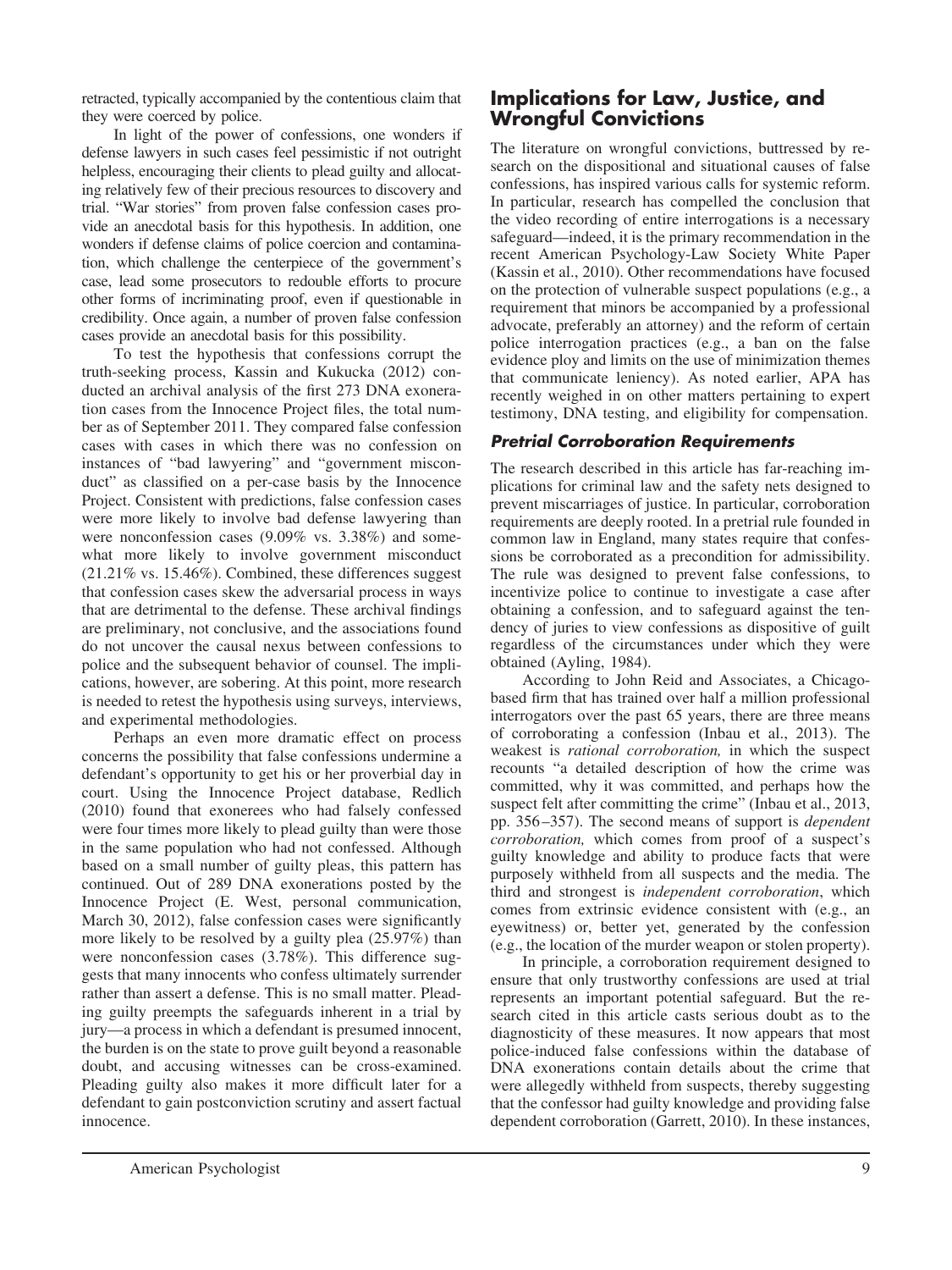it is now clear that information was purposefully or unwittingly communicated to innocent suspects through the process of interrogation (Inbau et al., 2013). Most false confessions also contain elements of rational corroboration in the form of crime details on how, why, and with what effect the crime was committed, often including apologies and expressions of remorse (Appleby et al., 2011). Studies also now show that confessions, once taken, can corrupt lay witnesses and forensic experts, thus fostering an illusion of independent corroboration as well (Kassin et al., 2012).

#### *The "Harmless Error" Analysis*

Corroboration is also vitally important at the appellate level. In *Arizona v. Fulminante* (1991), the U.S. Supreme Court ruled that an erroneously admitted confession does not, as in the past, automatically entitle a convicted defendant to a new trial. Invoking the principle of "harmless error," the Court ruled that appeals courts reviewing disputed confession cases must determine, first, if a trial error occurred and, second, if that error was prejudicial or harmless (for a history of the harmless error rule, see Bilaisis, 1983). Operationally, the Court stated that even if a confession was coercive and its admission at trial erroneous, the conviction could be maintained if other evidence was so compelling that the jury would still have found the defendant guilty beyond a reasonable doubt.

Over the years, several legal scholars have criticized *Fulminante* on constitutional grounds, out of fear that it will encourage coercive methods of police interrogation, and on the argument that appeals court judges are illequipped by intuition, due in part to hindsight biases, to objectively estimate the strength of a prosecutor's case and the cumulative or "harmless" nature of the confession in dispute. Skepticism is justified on the question of whether appeals court judges can perform this retrospective analysis to determine how a jury would have voted in the absence of the known confession. In a study described earlier, Wallace and Kassin (2012) presented judges with a case summary in which the state's evidence was strong or weak and that was accompanied by a high- or low-pressure confession or none at all. The judges, like mock juries, voted to convict the confessor even in the high-pressure condition they deemed coercive. On the harmless error question, however, these same judges reacted in the prescribed manner: They determined both that the admission at trial of the high-pressure confession was erroneous and that the error was prejudicial in its effect on the jury when the totality of other evidence did not form a sufficient basis for conviction.

It appears that judges appreciate how juries are impacted by confessions. However, a serious problem still lurks: The harmless error doctrine—that an erroneously admitted confession can prove harmless when other evidence is sufficient to support a jury's conviction—rests on the core assumption that the alleged other evidence is independent of that confession. Indeed, according to Garrett (2010), appellate courts that conducted postconviction reviews of several confessors who were later exonerated had affirmed the convictions by citing the "overwhelming nature of the evidence against them and describing in detail

the nonpublic and 'fully corroborative' facts they each reportedly volunteered" (p. 1107).

In light of studies showing that confessions can taint the judgments of polygraph examiners, latent fingerprint experts, eyewitnesses, and others, and the archival analysis of DNA exonerations indicating that many proven false confessions are accompanied by other subsequently collected evidentiary errors, doubt has been cast over that assumption of independence. It now appears that although a confession can be "subtracted" from the trial record, its influence persists. The courts must therefore consider the proposition that confessions they perceive to have been coerced and erroneously admitted corrupt the very evidence later used to make the confessions appear cumulative and hence harmless. The result: a perception of corroboration that is more illusory than real.

The Supreme Court's *Fulminante* opinion may be flawed on a second front. In reversing the past practice of automatically reversing convictions in which a coerced confession was admitted at trial, the Court asserted that confessions should not be treated differently from other evidence—that such errors do not constitute a "structural defect" in a defendant's ability to get a fair trial (e.g., akin to a lack of competent counsel, government misconduct, or an impartial judge). Although more data are needed to address this claim, recent analyses suggest that such defects are more likely to be found in wrongful convictions in which false confessions were in evidence than in nonconfession cases.

#### *Corroboration Inflation*

Taken together, research suggests that judges, juries, and others are doomed to believe the false confessions of innocent people not only because the phenomenon strongly violates common sense but because of *corroboration inflation*—a tendency for confessions to produce an illusion of support from other evidence. This appearance of support can come from the details of the confession statement itself in the form of dependent and rational corroboration, offering "proof" of the confessor's guilty knowledge—and it can also come from extrinsic evidence from lay and expert witnesses whose judgments were tainted by the confession. In both cases, the net effect is to weaken the safeguards designed to protect the accused confessor at the pretrial, trial, and appellate levels.

There are three important points to note about corroboration inflation and its potential to increase the risk of wrongful conviction. First, there is more than one mechanism by which a confession may influence other evidence. One possibility is that subsequent judgments are inadvertently tainted by mere knowledge of the confession and the cognitive confirmation biases resulting from that knowledge (for a review of research on confirmation biases, see Nickerson, 1998; for a review of "tunnel vision" in criminal justice, see Findley & Scott, 2006). A second possibility is that knowledge of the confession and the presumption of guilt it creates increase the *motivation* of lay witnesses and experts to help police and prosecutors implicate the suspect. Just as people tend to see what they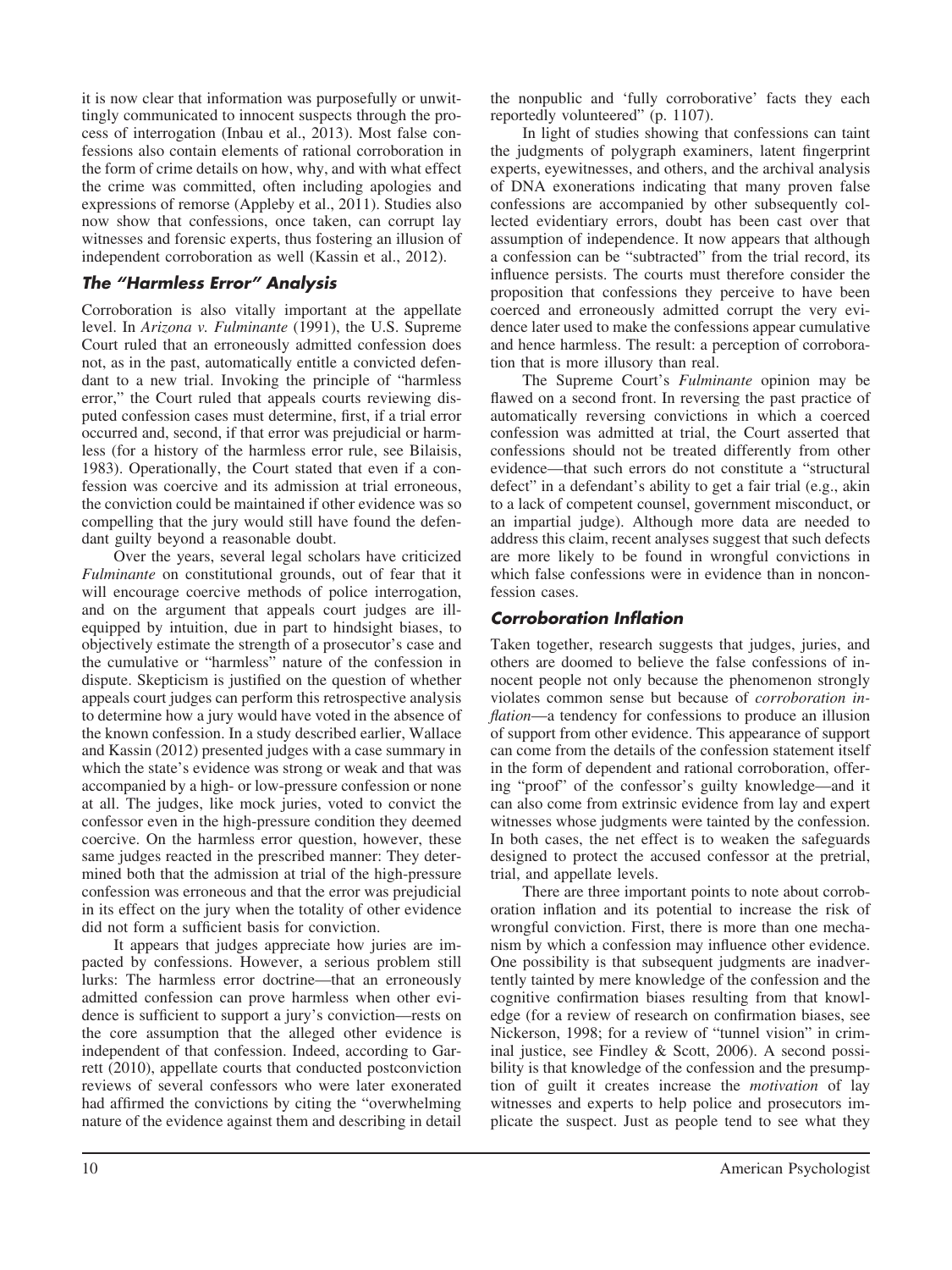expect to see, recent studies indicate that people also see what they *want* to see (Ask & Granhag, 2007; Balcetis & Dunning, 2006). A third possibility is that the confession effect occurs because of biases by police seeking to procure support for their previously taken and recanted confession. This process is suggested by research showing that nonblind mock investigators often lead witnesses, albeit inadvertently, to falsely identify their suspect (Greathouse & Kovera, 2009). All these mechanisms are plausible. Without making subjective judgments about the mental states of police and witnesses, however, it may not be possible to tease apart these various sources of the effect in actual cases.

A second point about corroboration inflation is that confession is not the only form of evidence persuasive enough to produce false support in these ways. Beginning with the first wave of DNA exonerations, it has been clear that eyewitness mistakes constitute the most common problem in wrongful convictions (Brewer & Wells, 2011; Wells, Memon, & Penrod, 2006;Wells et al., 1998). In fact, many wrongful convictions contain two or more mistaken eyewitnesses who express high levels of certainty in their identifications. These multiple errors can occur independently when the suspect physically resembles the perpetrator—as in the mistaken identification of Ronald Cotton by Jennifer Thompson (Thompson-Cannino, Cotton, & Torneo, 2009). In some instances, however, eyewitnesses may influence one another, as demonstrated in numerous studies (Gabbert, Memon, & Allan, 2003; Shaw, Garven, & Wood, 1997; Skagerberg, 2007). To further complicate matters, eyewitnesses who have been tainted by extrinsic information cannot accurately estimate the extent of the influence, which suggests that self-report cannot be used to diagnose the corruption once it has occurred (Charman & Wells, 2008).

Third, it is important to realize that not all evidence is equally malleable or subject to corroboration inflation. Paralleling classic research indicating that expectations can color judgments of people, objects, and other stimuli that are ambiguous as opposed to those that compel a particular perception, forensic research indicates that ambiguity is a moderating condition. Asked to report on an event or make an identification decision on the basis of a memory trace that cannot be recovered, eyewitnesses are particularly malleable when confronted with evidence of a confession (Hasel & Kassin, 2009). This phenomenon was illustrated in the case against Amanda Knox. When police first interviewed Knox's British roommates, not one reported that there was bad blood between Knox and the victim. After Knox's highly publicized confession, however, the girls brought forth new "memories," telling police that Kercher was uncomfortable with Knox and the boys she would bring home (Burleigh, 2011).

Prior expectations can also bias interpretations of sensory stimuli such as auditory speech—but only when the recordings are degraded in quality and the stimuli are phonologically ambiguous, such as the words *gum* and *gun* (Lange et al., 2011). The same is true of the judgments of polygraph examiners—again, when the physiological test data are ambiguous, not when they contain physiological arousal patterns strongly indicative of truth or deception (Elaad et al., 1994). Within the forensic domains critiqued by the National Academy of Sciences (2009), the potential for confession-induced corroboration inflation is real, more so than previously imagined. In an article titled "The Vision in 'Blind' Justice," Dror and Cole (2010) noted that many forensic judgments involve matching a visual pattern left at a crime scene with a sample taken from a suspect (e.g., shoe prints, tool marks, bite marks, tire marks, handwriting, ballistics). The prototype is fingerprint identification, a forensic "science" long considered nearly perfect (Cole, 2001). Yet no two fingerprint impressions are identical even if lifted from the same source and finger because of variations in skin elasticity, the amount of pressure applied, the material on which the print was left, and other variables. And in real life, most fingerprints are partial and distorted, called *latent* prints. Dror and Charlton (2006) thus found that evidence of a confession led fingerprint experts to alter some judgments they had previously made. As illustrated in the two-trial ordeal of Amanda Knox and Rafaelle Solecito—where court-appointed DNA experts at her second trial flatly contradicted the original results (Povoledo, 2011)—even DNA testing, considered the best of the forensic sciences, is subject to judgment bias when samples are too small or when complex mixtures are analyzed (Dror & Hampikian, 2011).

### **Conclusion**

There are two problems with false confessions. The first is that certain suspect characteristics and police practices can conspire to induce innocent people to confess to crimes they did not commit. The second problem is that false confessions, once taken, arouse a strong inference of guilt, thereby unleashing a chain of confirmation biases that make the consequences difficult to overcome despite innocence.

Supported by 100 plus years of basic psychology and the research reviewed herein, confession-induced corroboration inflation challenges a core premise in law. Both pretrial corroboration requirements and a harmless error analysis on appeal rest on the assumption that the corroborating evidence on record is nonredundant and independent of the confession. It now appears that this assumption is often incorrect, that the other evidence may be tainted by confession, and that the appearances of corroboration at pretrial and the sufficiency of evidence on appeal may be more illusory than real. Going forward, this conclusion has important implications for how criminal investigations are conducted (e.g., use of procedures designed to ensure that lay and expert witnesses are "blind" as to whether the suspect has confessed) and how the evidence, once gathered, is later evaluated in the courts (e.g., probing for the possibility of contamination across items of evidence that are allegedly independent and corroborative).

In recent years, psychologists have been critical of the problems with accuracy, error, subjectivity, and bias in various types of criminal evidence—prominently including eyewitness identification procedures, police interrogation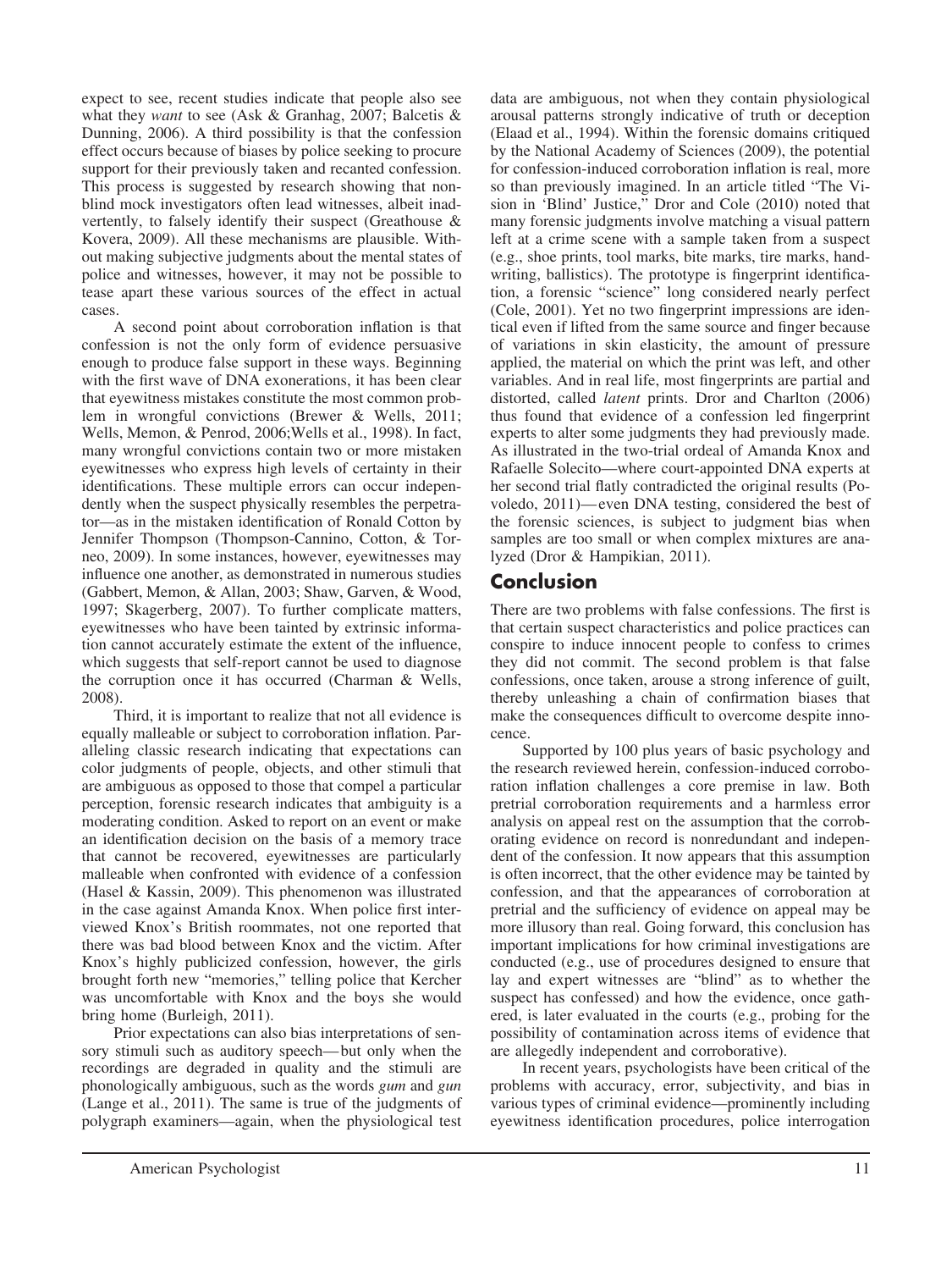practices, and the so-called forensic identification sciences, all leading Saks and Koehler (2005) to predict a "coming paradigm shift." With regard to confessions, it now appears that this shift should encompass not only reforms that serve to minimize the risk of false confessions but measures designed to minimize the rippling *consequences* of those confessions—as in the case of Amanda Knox and others who are wrongfully convicted.

#### **REFERENCES**

- Appleby, S., & Kassin, S. (2011). *When confessions trump DNA: Relative impacts of self-report and DNA evidence on juror decisions*. Paper presented at the meeting of the American Psychology-Law Society, Miami, FL.
- Appleby, S. C., Hasel, L. E., & Kassin, S. M. (2011). Police-induced confessions: An empirical analysis of their content and impact. *Psychology, Crime & Law.* Advance online publication. doi:10.1080/ 1068316X.2011.613389
- Arizona v. Fulminante, 499 U.S. 279 (1991).
- Asch, S. E. (1946). Forming impressions of personality. *Journal of Abnormal and Social Psychology, 41,* 258–290. doi:10.1037/h0055756
- Ask, K., & Granhag, P. A. (2007). Motivational bias in criminal investigators' judgments of witness reliability. *Journal of Applied Social Psychology, 37,* 561–591. doi:10.1111/j.1559-1816.2007.00175.x
- Ayling, C. J. (1984). Corroborating false confessions: An empirical analysis of legal safeguards against false confessions. *Wisconsin Law Review, 4,* 1121–1204.
- Balcetis, E., & Dunning, D. (2006). See what you want to see: Motivational influences on visual perception. *Journal of Personality and Social Psychology, 91,* 612–625. doi:10.1037/0022-3514.91.4.612
- Bilaisis, V. (1983). Harmless error: Abettor of courtroom misconduct. *Journal of Criminal Law & Criminology, 74,* 457–475. doi:10.2307/ 1143084
- Blandón-Gitlin, I., Sperry, K., & Leo, R. A. (2011). Jurors believe interrogation tactics are not likely to elicit false confessions: Will expert witness testimony inform them otherwise? *Psychology, Crime & Law, 17,* 239–260. doi:10.1080/10683160903113699
- Bond, C. F., & DePaulo, B. M. (2006). Accuracy of deception judgments. *Personality and Social Psychology Review, 10,* 214–234. doi:10.1207/ s15327957pspr1003\_2
- Bressan, P., & Dal Martello, M. F. (2002). *Talis Pater, Talis Filius*: Perceived resemblance and the belief in genetic relatedness. *Psychological Science, 13,* 213–218. doi:10.1111/1467-9280.00440
- Brewer, N., & Wells, G. L. (2011). Eyewitness identification. *Current Directions in Psychological Science, 20,* 24–27. doi:10.1177/ 0963721410389169
- Bruner, J. S., & Minturn, A. L. (1955). Perceptual identification and perceptual organization. *Journal of General Psychology, 53,* 21–28. doi:10.1080/00221309.1955.9710133
- Bugelski, B. R., & Alampay, D. A. (1961). The role of frequency in developing perceptual sets. *Canadian Journal of Psychology, 15,* 205– 211. doi:10.1037/h0083443
- Burleigh, N. (2011). *The fatal gift of beauty: The trials of Amanda Knox.* New York, NY: Broadway Books.
- Burns, S. (2011). *The Central Park five: A chronicle of a city wilding.* New York, NY: Knopf.
- Center on Wrongful Convictions. (2010). *Other convictions in the face of exculpatory DNA.* Chicago, IL: Author.
- Charman, S. D., Gregory, A. H., & Carlucci, M. (2009). Exploring the diagnostic utility of facial composites: Beliefs of guilt can bias perceived similarity between composite and suspect. *Journal of Experimental Psychology: Applied, 15,* 76–90. doi:10.1037/a0014682
- Charman, S. D., & Wells, G. L. (2008). Can eyewitnesses correct for external influences on their lineup identifications? The actual/counterfactual assessment paradigm. *Journal of Experimental Psychology: Applied, 14,* 5–20. doi:10.1037/1076-898X.14.1.5
- Cole, S. A. (2001). *Suspect identities.* Cambridge, MA: Harvard University Press.

Darley, J., & Gross, P. H. (1983). A hypothesis-confirming bias in

labeling effects. *Journal of Personality and Social Psychology, 44,* 20–33. doi:10.1037/0022-3514.44.1.20

- Davis, D., & Leo, R. A. (2012). Interrogation-related regulatory decline: Ego depletion, failures of self-regulation, and the decision to confess. *Psychology, Public Policy, and Law.* Advance online publication. doi: 10.1037/a0027367
- Dempsey, C. (2010). *Murder in Italy: The shocking slaying of a British student, the accused American girl, and an international scandal.* New York, NY: Berkley Books.
- Descartes, R. (1984). Principles of philosophy. In J. Cottingham, R. Stoothoff, & D. Murdoch (Eds. & Trans.), *The philosophical writings of Descartes* (Vol. 1, pp. 193–291). Cambridge, England: Cambridge University Press. (Original work published 1644)
- Drizin, S. A., & Leo, R. A. (2004). The problem of false confessions in the post-DNA world. *North Carolina Law Review, 82,* 891–1007.
- Dror, I. E., & Charlton, D. (2006). Why experts make errors. *Journal of Forensic Identification, 56,* 600–616.
- Dror, I. E., & Cole, S. A. (2010). The vision in "blind" justice: Expert perception, judgment and visual cognition in forensic pattern recognition. *Psychonomic Bulletin & Review, 17,* 161–167. doi:10.3758/ PBR.17.2.161
- Dror, I. E., & Hampikian, G. (2011). Subjectivity and bias in forensic DNA mixture interpretation. *Science & Justice, 51,* 204–208. doi: 10.1016/j.scijus.2011.08.004
- Elaad, E. (2011). Effects of incomplete information on the detection of concealed crime details. *Applied Psychophysiology and Biofeedback, 36,* 159–171. doi:10.1007/s10484-011-9153-2
- Elaad, E., Ginton, A., & Ben-Shakhar, G. (1994). The effects of prior expectations and outcome knowledge on polygraph examiners' decisions. *Journal of Behavioral Decision Making, 7,* 279–292. doi: 10.1002/bdm.3960070405
- Findley, K. A., & Scott, M. S. (2006). The multiple dimensions of tunnel vision in criminal cases. *Wisconsin Law Review, 2,* 291–397.
- Firstman, R., & Salpeter, J. (2008). *A criminal injustice: A true crime, a false confession, and the fight to free Marty Tankleff.* New York, NY: Ballantine Books.
- Fisher, G. (1968). Ambiguity of form: Old and new. *Perception & Psychophysics, 4,* 189–192. doi:10.3758/BF03210466
- Gabbert, F., Memon, A., & Allan, K. (2003). Memory conformity: Can eyewitnesses influence each other's memories for an event? *Applied Cognitive Psychology, 17,* 533–543. doi:10.1002/acp.885
- Garrett, B. L. (2010). The substance of false confessions. *Stanford Law Review, 62,* 1051–1119.
- Garrett, B. L. (2011). *Convicting the innocent: Where criminal prosecutions go wrong.* Cambridge, MA: Harvard University Press.
- Gerrig, R. J., & Prentice, D. A. (1991). The representation of fictional information. *Psychological Science, 2,* 336–340. doi:10.1111/j.1467- 9280.1991.tb00162.x
- Gilbert, D. T. (1991). How mental systems believe. *American Psychologist, 46,* 107–119. doi:10.1037/0003-066X.46.2.107
- Gilbert, D. T., & Malone, P. S. (1995). The correspondence bias. *Psychological Bulletin, 117,* 21–38. doi:10.1037/0033-2909.117.1.21
- Gilbert, D. T., Tafarodi, R. W., & Malone, P. S. (1993). You can't not believe everything you read. *Journal of Personality and Social Psychology, 65,* 221–233. doi:10.1037/0022-3514.65.2.221
- Greathouse, S. M., & Kovera, M. B. (2009). Instruction bias and lineup presentation moderate the effects of administrator knowledge on eyewitness identification. *Law and Human Behavior, 33,* 70–82. doi: 10.1007/s10979-008-9136-x
- Greenberg, K. J. (Ed.). (2006). *The torture debate in America.* New York, NY: Cambridge University Press.
- Gregory, W. L., Mowen, J. C., & Linder, D. E. (1978). Social psychology and plea bargaining: Applications, methodology, and theory. *Journal of Personality and Social Psychology, 36,* 1521–1530. doi:10.1037/0022- 3514.36.12.1521
- Grisham, J. (2010). *The confession.* New York, NY: Dell Books.
- Gudjonsson, G. H. (2003). *The psychology of interrogations and confessions: A handbook.* Chichester, England: Wiley.
- Gudjonsson, G. H., & Pearse, J. (2011). Suspect interviews and false confessions. *Current Directions in Psychological Science, 20,* 33–37. doi:10.1177/0963721410396824
- Gudjonsson, G. H., Sigurdsson, J. F., & Sigfusdottir, I. D. (2009). Inter-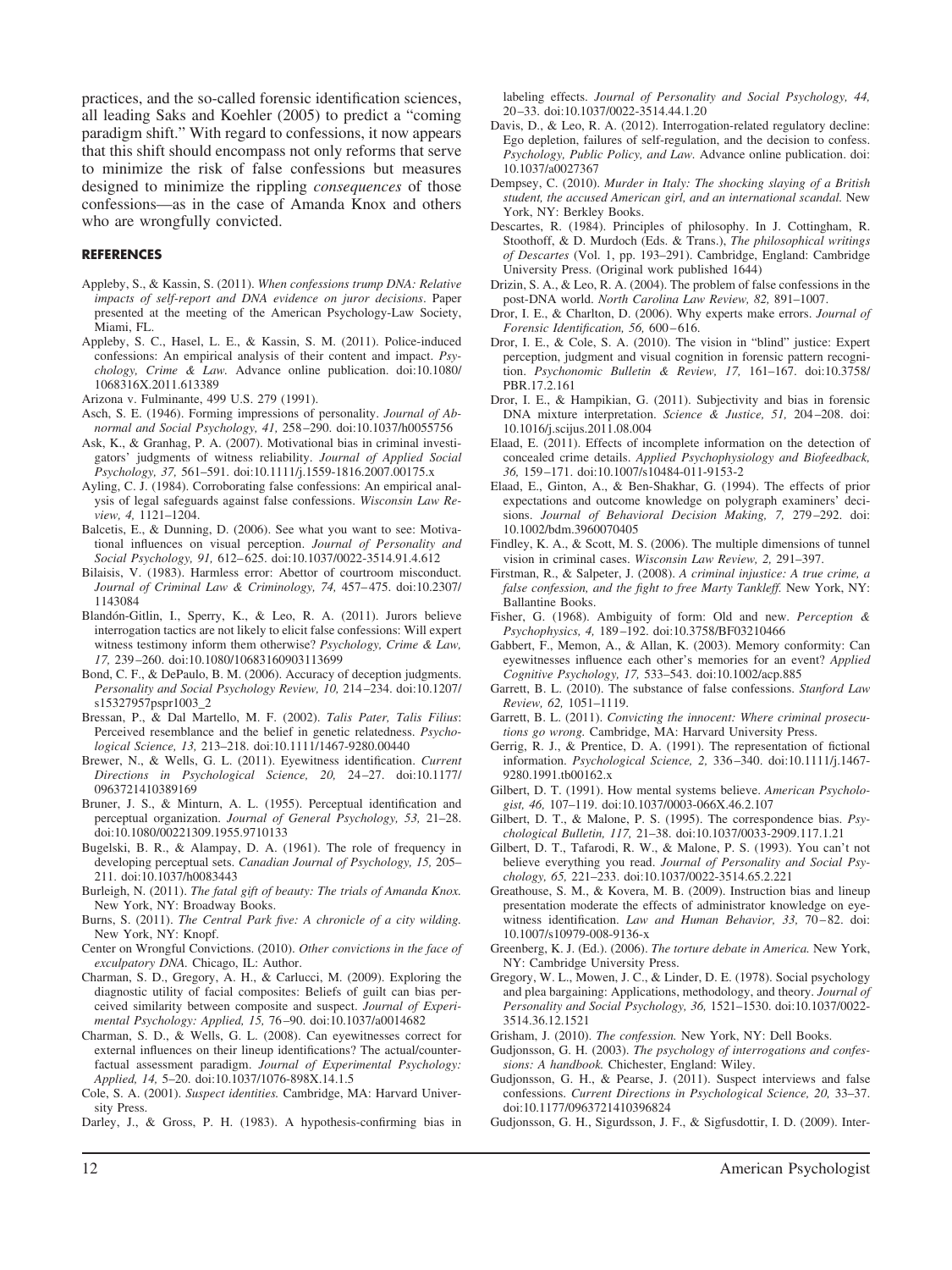rogation and false confessions among adolescents in seven European countries. What background and psychological variables best discriminate between false confessors and non-false confessors? *Psychology, Crime & Law, 15,* 711–728. doi:10.1080/10683160802516257

- Guyll, M., Madon, S., Yang, Y., Scherr, K. C., Lannin, D., Smalarz, L., Wells, G. L., & Greathouse, S. (2012, March). *Physiologic reactions to interrogation stress: Differences between the innocent and the guilty.* Paper presented at the Annual Conference of the American Psychology-Law Society, San Juan, Puerto Rico.
- Hamilton, D. L., & Zanna, M. P. (1974). Context effects in impression formation: Changes in connotative meaning. *Journal of Personality and Social Psychology, 29,* 649–654. doi:10.1037/h0036633
- Hampikian, G., West, E., & Akselrod, O. (2011). The genetics of innocence: Analysis of 194 U.S. DNA exonerations. *Annual Review of Genomics and Human Genetics, 12,* 97–120. doi:10.1146/annurevgenom-082509-141715
- Hartwig, M., & Bond, C. F., Jr. (2011). Why do lie-catchers fail? A lens model meta-analysis of human lie judgments. *Psychological Bulletin, 137,* 643–659. doi:10.1037/a0023589
- Hartwig, M., Granhag, P. A., & Strömwall, L. A. (2007). Guilty and innocent suspects' strategies during police interrogations. *Psychology, Crime & Law, 13,* 213–227. doi:10.1080/10683160600750264
- Hasel, L. E., & Kassin, S. M. (2009). On the presumption of evidentiary independence: Can confessions corrupt eyewitness identifications? *Psychological Science, 20,* 122–126. doi:10.1111/j.1467-9280.2008 .02262.x
- Heider, F. (1958). *The psychology of interpersonal relations.* New York, NY: Wiley. doi:10.1037/10628-000
- Henkel, L. A. (2008). Jurors' reactions to recanted confessions: Do the defendant's personal and dispositional characteristics play a role? *Psychology, Crime & Law, 14,* 565–578. doi:10.1080/10683160801995247
- Henkel, L. A., Coffman, K. A. J., & Dailey, E. M. (2008). A survey of people's attitudes and beliefs about false confessions. *Behavioral Sciences & the Law, 26,* 555–584. doi:10.1002/bsl.826
- Hill, C., Memon, A., & McGeorge, P. (2008). The role of confirmation bias in suspect interviews: A systematic evaluation. *Legal and Criminological Psychology, 13,* 357–371. doi:10.1348/135532507X238682
- Honts, C., Kassin, S., & Forrest, K. (2009). *Polygraph examiners unable to discriminate true and false juvenile confessions: Reid training detrimental.* Paper presented at the meeting of the American Psychology-Law Society, San Antonio, TX.
- Inbau, F. E., Reid, J. E., Buckley, J. P., & Jayne, B. C. (2013). *Criminal interrogation and confessions* (5th ed.). Burlington, MA: Jones & Bartlett Learning.
- James, W. (1890). *The principles of psychology* (Vol. 2). New York, NY: Holt. doi:10.1037/11059-000
- Jones, E. E. (1990). *Interpersonal perception.* New York, NY: Freeman.
- Jones, E. E., & Davis, K. E. (1965). From acts to dispositions: The attribution process in person perception. *Advances in Experimental Social Psychology, 2,* 219–266. doi:10.1016/S0065-2601(08)60107-0
- Kassin, S. M. (1997). The psychology of confession evidence. *American Psychologist, 52,* 221–233. doi:10.1037/0003-066X.52.3.221
- Kassin, S. M. (2005). On the psychology of confessions: Does *innocence* put *innocents* at risk? *American Psychologist, 60,* 215–228. doi: 10.1037/0003-066X.60.3.215
- Kassin, S. M. (2008). The psychology of confessions. *Annual Review of Law and Social Science, 4,* 193–217. doi:10.1146/annurev.lawsocsci .4.110707.172410
- Kassin, S. M., Bogart, D., & Kerner, J. (2012). Confessions that corrupt: Evidence from the DNA exoneration case files. *Psychological Science, 23,* 41–45. doi:10.1177/0956797611422918
- Kassin, S. M., Drizin, S. A., Grisso, T., Gudjonsson, G. H., Leo, R. A., & Redlich, A. D. (2010). Police-induced confessions: Risk factors and recommendations. *Law and Human Behavior, 34,* 3–38. doi:10.1007/ s10979-009-9188-6
- Kassin, S. M., Goldstein, C. J., & Savitsky, K. (2003). Behavioral confirmation in the interrogation room: On the dangers of presuming guilt. *Law and Human Behavior, 27,* 187–203. doi:10.1023/A: 1022599230598
- Kassin, S. M., & Gudjonsson, G. H. (2004). The psychology of confessions: A review of the literature and issues. *Psychological Science in the Public Interest, 5,* 33–67. doi:10.1111/j.1529-1006.2004.00016.x
- Kassin, S. M., & Gudjonsson, G. H. (2005). True crimes, false confessions: Why do innocent people confess to crimes they did not commit? *Scientific American Mind, 16,* 24–31. doi:10.1038/ scientificamericanmind0605-24
- Kassin, S. M., & Kiechel, K. L. (1996). The social psychology of false confessions: Compliance, internalization, and confabulation. *Psychological Science, 7,* 125–128. doi:10.1111/j.1467-9280.1996.tb00344.x
- Kassin, S. M., & Kukucka, J. (2012). *Confession errors as "structural defects."* Poster presented at the annual meeting of the American Psychology-Law Society, San Juan, Puerto Rico.
- Kassin, S. M., Leo, R. A., Meissner, C. A., Richman, K. D., Colwell, L. H., Leach, A.-M., & La Fon, D. (2007). Police interviewing and interrogation: A self-report survey of police practices and beliefs, *Law and Human Behavior, 31,* 381–400. doi:10.1007/s10979-006-9073-5
- Kassin, S. M., Meissner, C. A., & Norwick, R. J. (2005). "I'd know a false confession if I saw one": A comparative study of college students and police investigators. *Law and Human Behavior, 29,* 211–227. doi: 10.1007/s10979-005-2416-9
- Kassin, S. M., & Neumann, K. (1997). On the power of confession evidence: An experimental test of the "fundamental difference" hypothesis. *Law and Human Behavior, 21,* 469–484. doi:10.1023/A: 1024871622490
- Kassin*,* S. M.*, &* Norwick*,* R. (2004*).* Why people waive their Miranda rights: The power of innocence. *Law and Human Behavior, 28,* 211– 221. doi:10.1023/B:LAHU.0000022323.74584.f5
- Kassin, S. M., & Sukel, H. (1997). Coerced confessions and the jury: An experimental test of the harmless error rule. *Law and Human Behavior, 21,* 27–46. doi:10.1023/A:1024814009769
- Kassin, S. M., & Wrightsman, L. S. (1980). Prior confessions and mock juror verdicts. *Journal of Applied Social Psychology, 10,* 133–146. doi:10.1111/j.1559-1816.1980.tb00698.x
- Kassin, S. M., & Wrightsman, L. S. (1985). Confession evidence. In S. Kassin & L. Wrightsman (Eds.), *The psychology of evidence and trial procedure* (pp. 67–94). Beverly Hills, CA: Sage.
- Kennard, J. B., & Kassin, S. M. (2009). *Racial differences in Miranda waiver*. Poster presented at the annual meeting of the American Psychology-Law Society, San Antonio, TX.
- Lange, N. D., Thomas, R. P., Dana, J., & Dawes, R. M. (2011). Contextual biases in the interpretation of auditory evidence. *Law and Human Behavior, 35,* 178–187. doi:10.1007/s10979-010-9226-4
- Lassiter, G. D. (Ed.). (2004). *Interrogations, confessions, and entrapment.* New York, NY: Kluwer Academic.
- Lassiter, G. D., & Meissner, C. A. (Eds.). (2010). *Police interrogations and false confessions: Current research, practice, and policy recommendations.* Washington, DC: American Psychological Association. doi:10.1037/12085-000
- Leeper, R. (1935). A study of a neglected portion of the field of learning the development of sensory organization. *Journal of Genetic Psychology, 46,* 41–75.
- Leo, R. A. (2008). *Police interrogation and American justice.* Cambridge, MA: Harvard University Press.
- Leo, R. A., & Liu, B. (2009). What do potential jurors know about police interrogation techniques and false confessions? *Behavioral Sciences & the Law, 27,* 381–399. doi:10.1002/bsl.872
- Leo, R. A., & Ofshe, R. J. (1998). The consequences of false confessions: Deprivations of liberty and miscarriages of justice in the age of psychological interrogation. *Journal of Criminal Law and Criminology, 88,* 429–496. doi:10.2307/1144288
- Levine, T. R., Kim, R. K., & Blair, J. P. (2010). (In)accuracy at detecting true and false confessions and denials: An initial test of a projected motive model of veracity judgments. *Human Communication Research, 36,* 82–102. doi:10.1111/j.1468-2958.2009.01369.x
- Levine, T. R., Park, H. S., & McCornack, S. A. (1999). Accuracy in detecting truths and lies: Documenting the "veracity effect." *Communication Monographs, 66,* 125–144. doi:10.1080/03637759909376468
- Madon, S., Guyll, M., Scherr, K. C., Greathouse, S., & Wells, G. L. (2012). Temporal discounting: The differential effect of proximal and distal consequences on confession decisions. *Law and Human Behavior, 36,* 13–20*.* doi:10.1007/s10979-011-9267-3
- Malloy, L. C., & Lamb, M. E. (2010). Biases in judging victims and suspects whose statements are inconsistent. *Law and Human Behavior, 34,* 46–48. doi:10.1007/s10979-009-9211-y